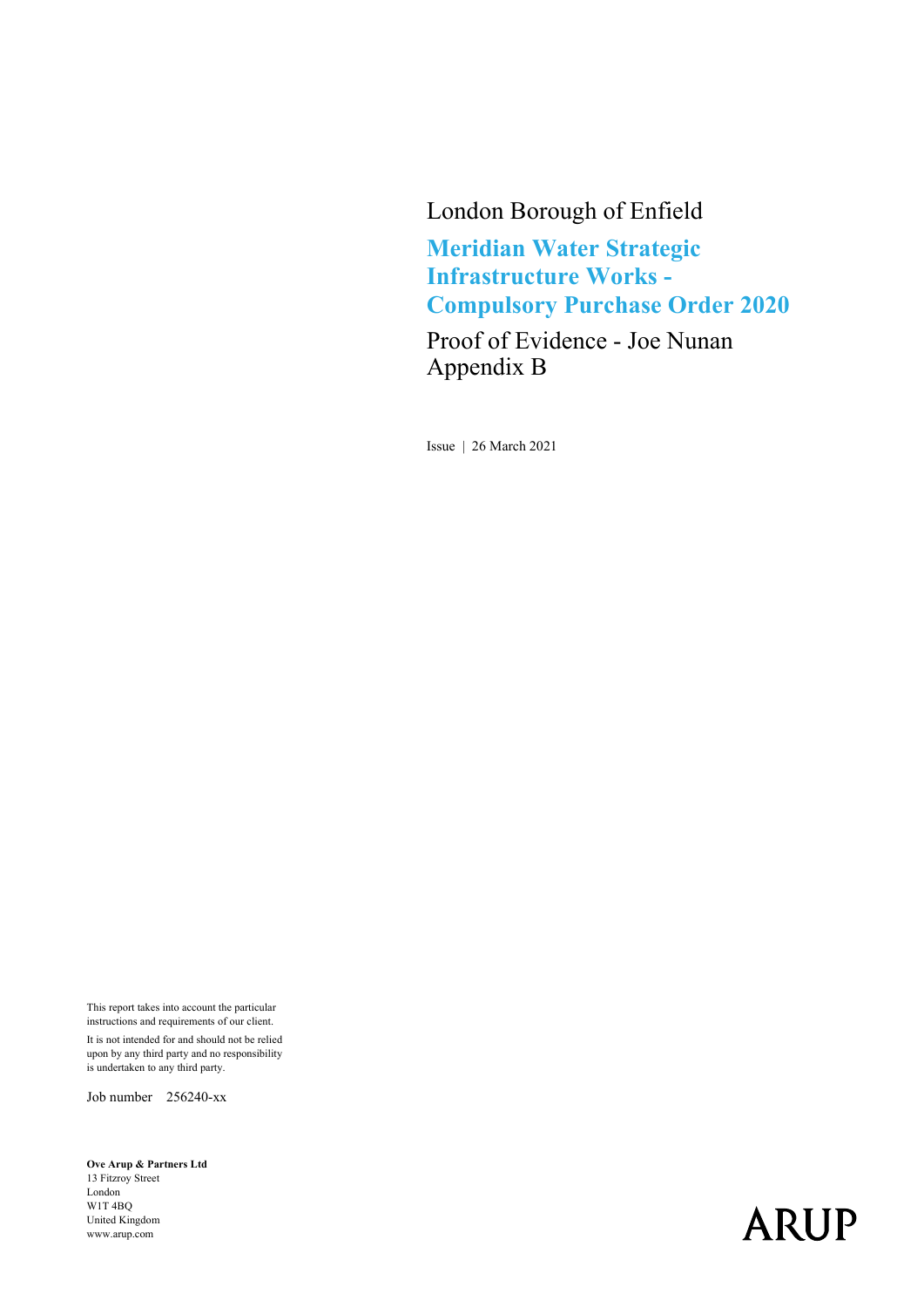# **Appendix B**

# CRT Code of Practice Extract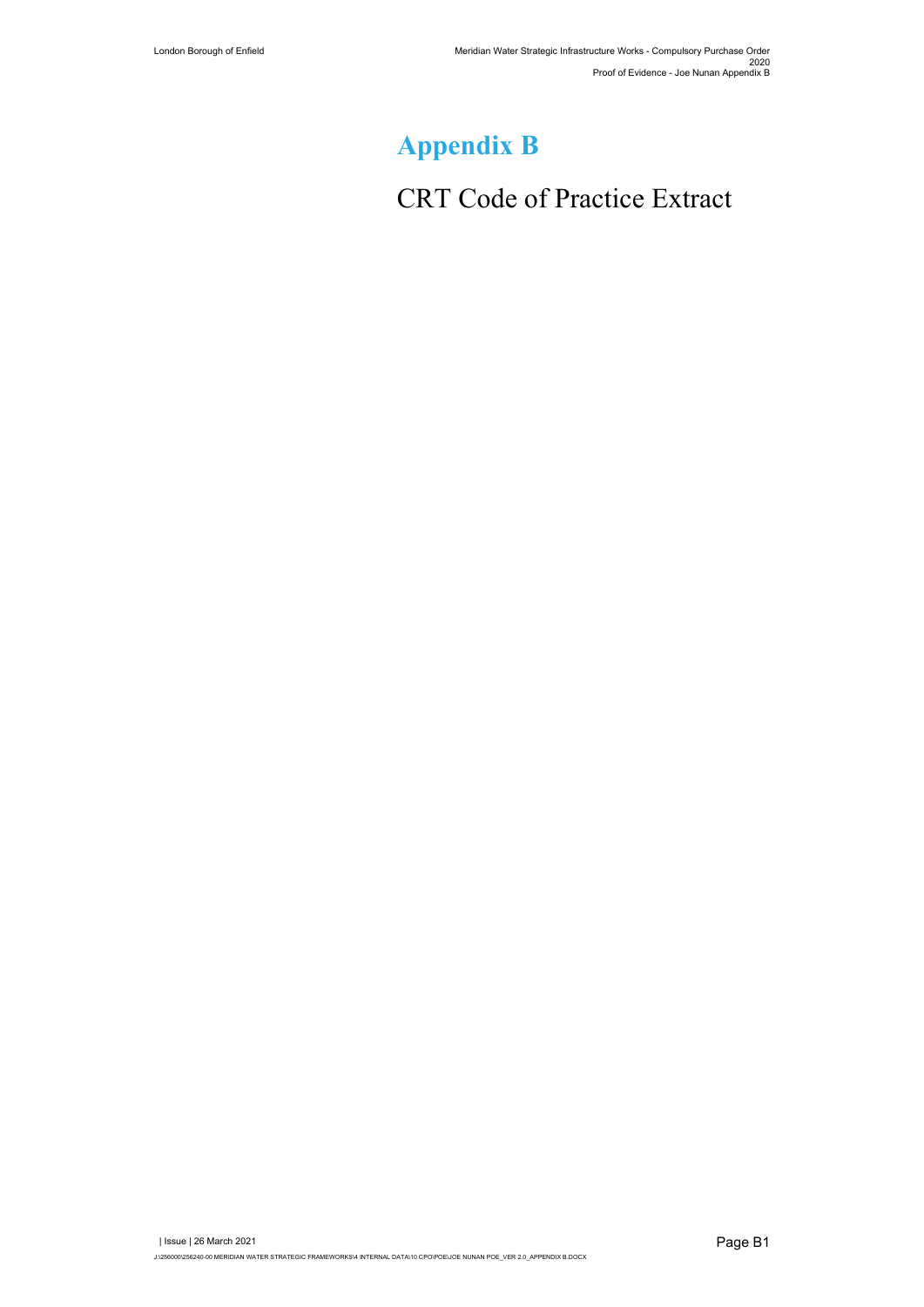## **B1 Code of Practice for Works Affecting the Canal & River Trust: Part 1 - General Information**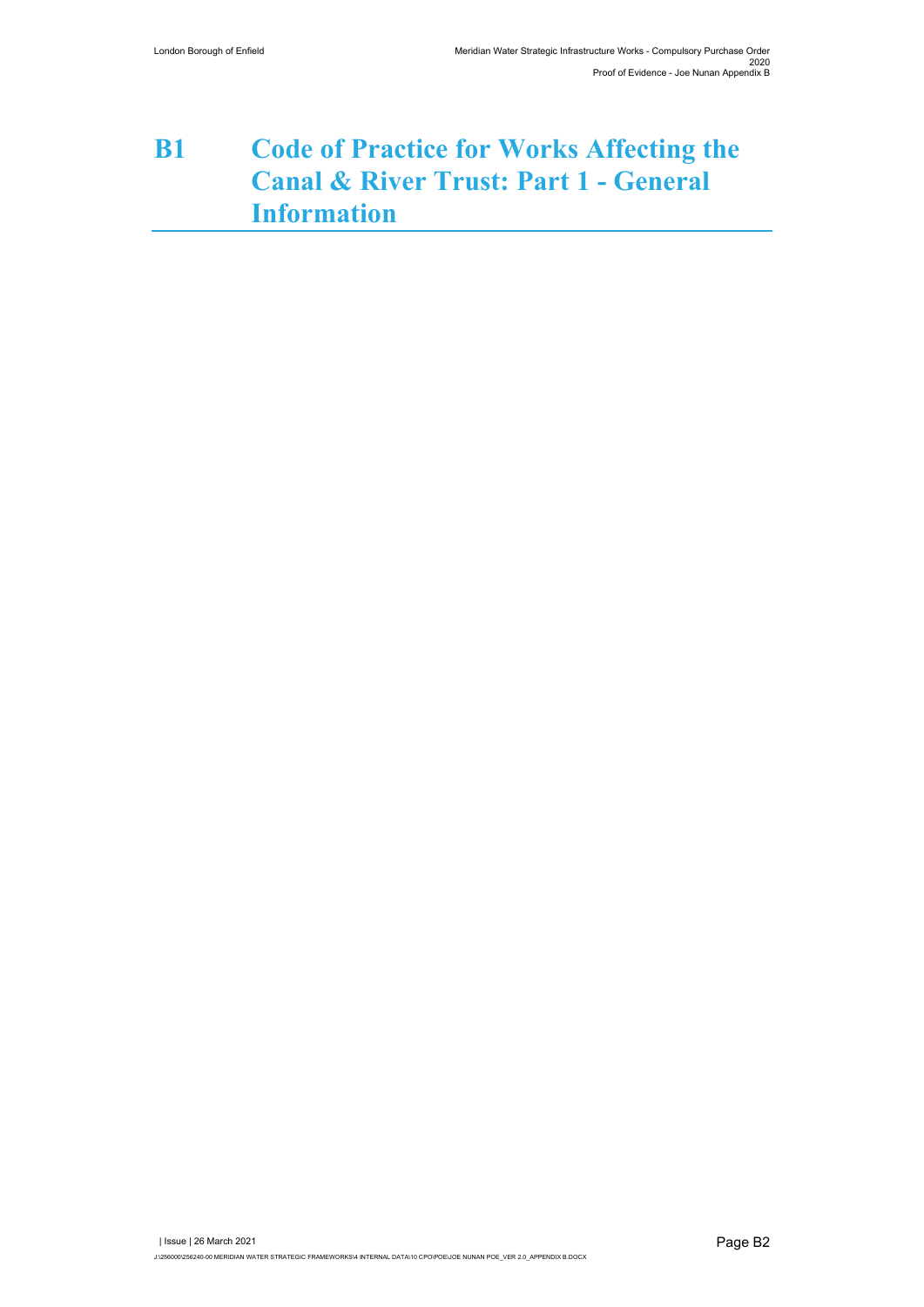

# **CODE OF PRACTICE FOR WORKS AFFECTING THE CANAL & RIVER TRUST**

# **PART 1 GENERAL INFORMATION**

**April 2020**

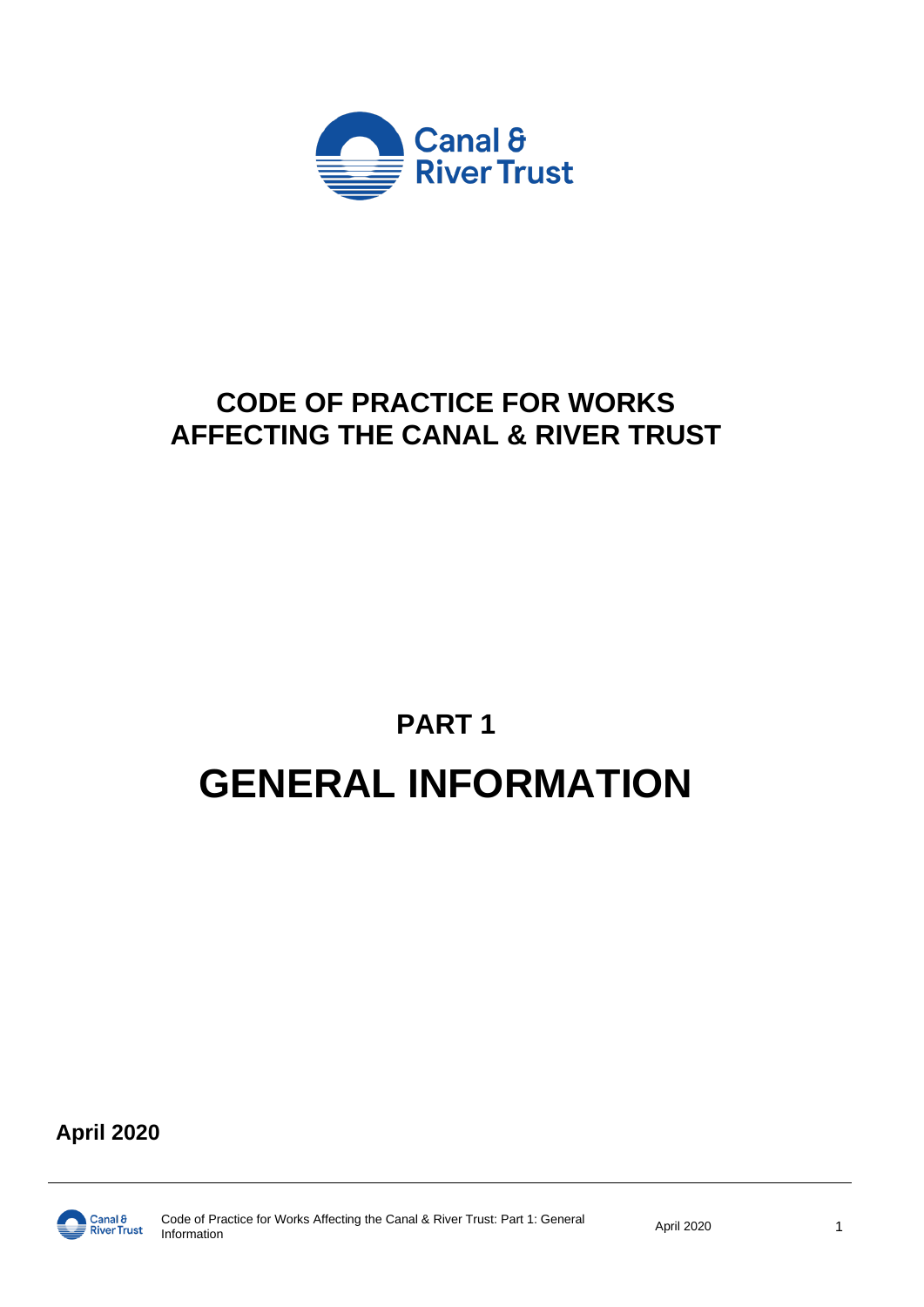### **CONTENTS**

- **INTRODUCTION**
- **APPLICATION PROCESS IN BRIEF**
- **THE APPLICATION PROCESS**
- **LICENCES**
- **NAVIGATIONS AND TOWPATHS**
- **CONDITIONS**
- **HEALTH AND SAFETY CONSIDERATIONS**
- **FEES**

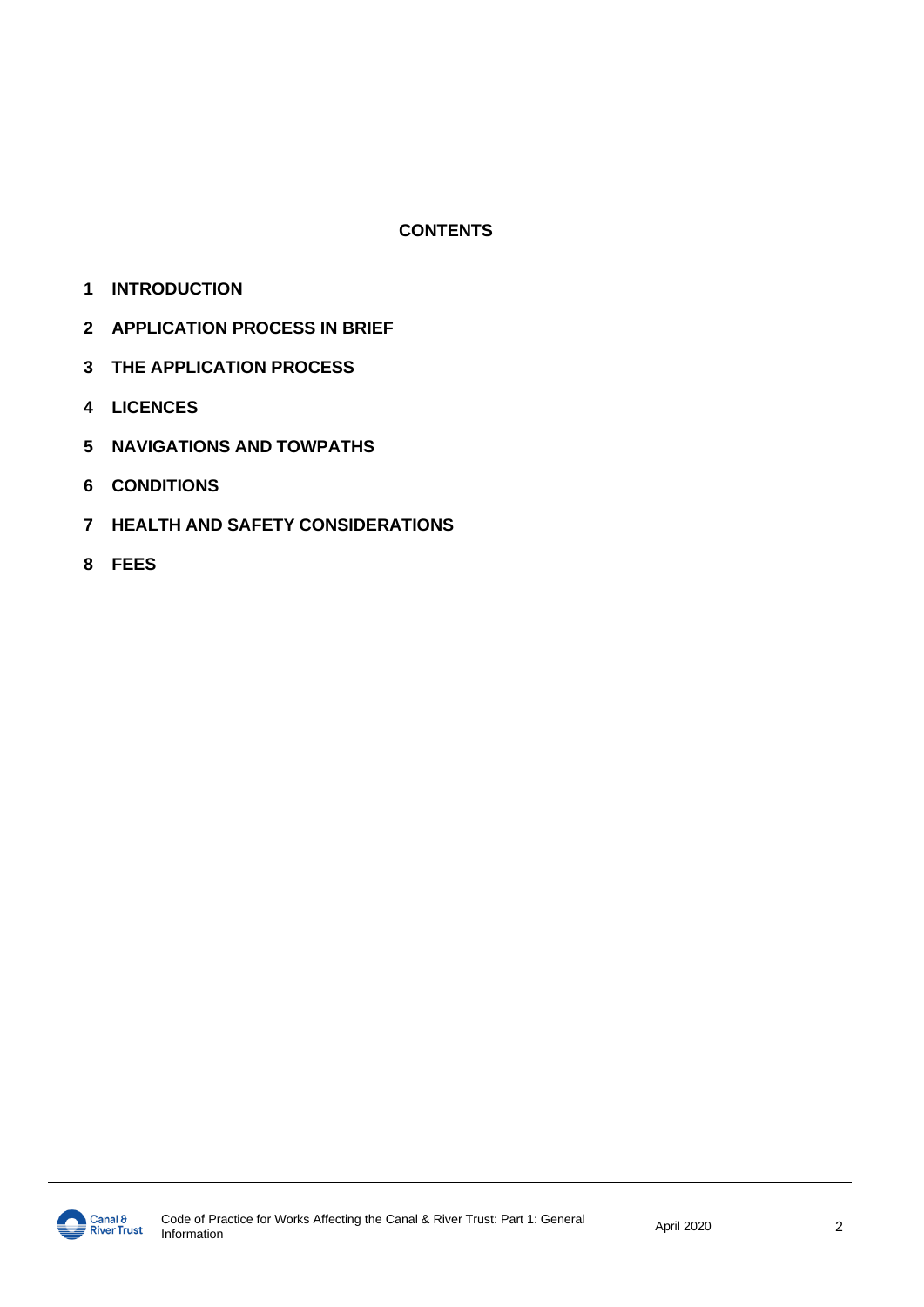### **Foreword to the 2020 Edition of the Code of Practice for Works Affecting the Canal & River Trust**

Thank you for agreeing to work with the Canal & River Trust on your project. The Trust is the guardian of 2,000 miles of historic waterways across England and Wales. We are among the largest charities in the UK, maintaining the nation's third largest collection of listed structures, as well as museums, archives, navigations and hundreds of important wildlife sites. Our canals and rivers are a national treasure and a local haven for people and wildlife. It is our job to care for this wonderful legacy – holding it in Trust for the nation in perpetuity and helping to improve the health and wellbeing of those who come into contact with the waterways.

Within Infrastructure Services, we have a professional team of works engineers, inspectors, technical administrators and specialists in a variety of disciplines ready to help you to deliver your project goals, while at the same time protecting the very special nature of our historic inland waterway network.

Our waterways are a vibrant, living network; they bring life to communities across England & Wales. Income earned by our teams is reinvested directly into the waterways so we can secure the best future possible.

We are working hard to ensure we offer the best possible service to our customers and I am delighted to confirm that our hourly charge out rates for our Works Engineers has remained unchanged since March 2012.

Peter Walker Head of Technical Support

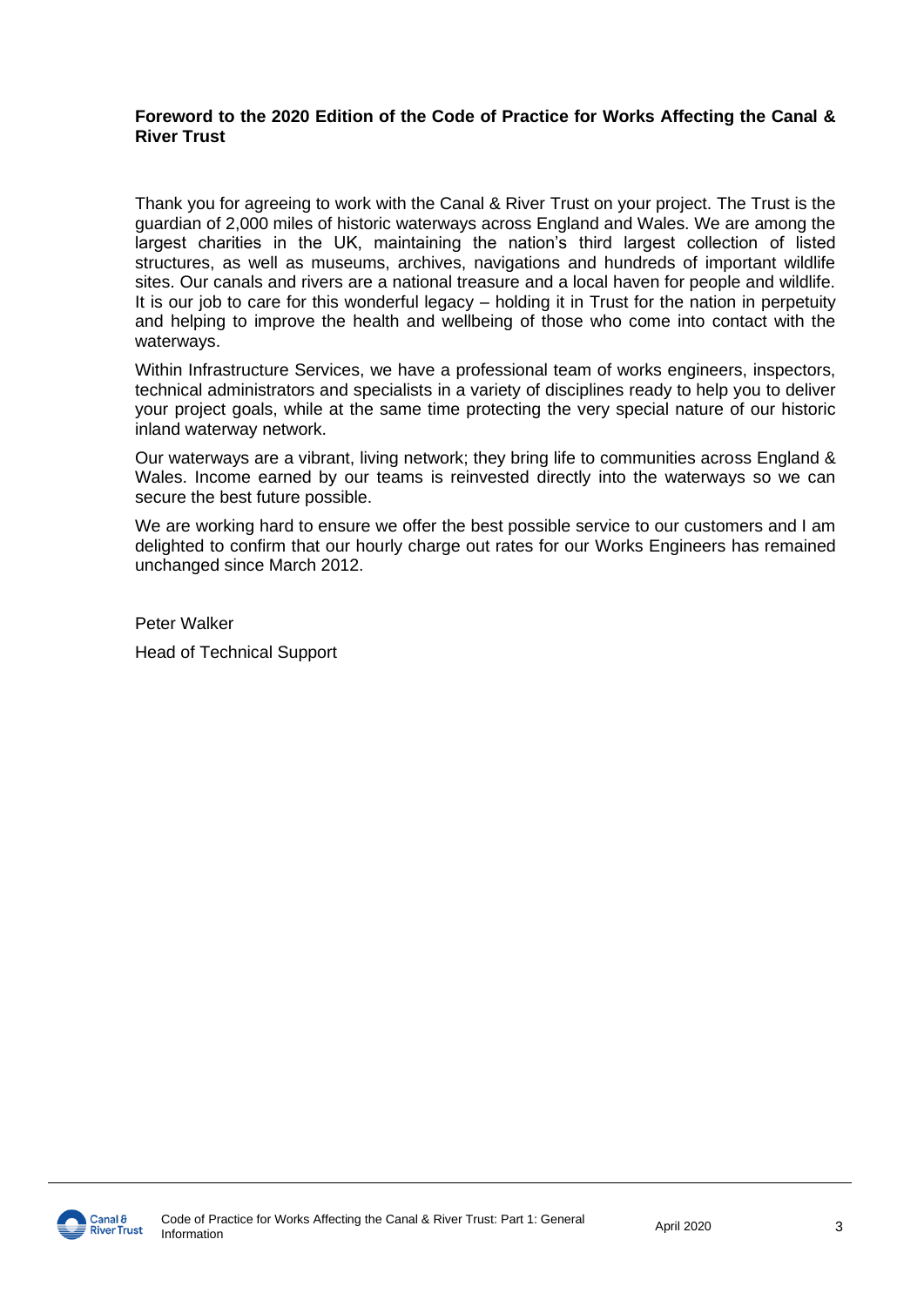### **1 INTRODUCTION**

The Code of Practice for Works Affecting the Canal & River Trust (The Code) gives guidance and details procedures for all those (The Third Party) whose work may or will affect the property of the Canal & River Trust (the Trust)

The purpose of the Code is to facilitate the undertaking of works by the Third Party while at the same time safeguard the interests of the Trust, and it forms the basis of the relationship between the Trust and the Third Party.

All works that 'affect' the Trust must comply with the Code. This includes but is not limited to construction works on the property of the Trust, works undertaken on neighbouring property, works requiring access across the property of the Trust and works that over sail the property of the Trust.

This document comprises three parts;

- **1.** General Information
- **2.** Detailed Information
- **3.** Forms

Approval to carry out works is gained through an application process which is illustrated on the next page. The process is managed by on behalf of the Trust by Works Engineers.

The Third Party determines the speed of progression of the process by ensuring that the required forms and payments are received by the Trust. The Works Engineer will aim to agree methods of working in a timely manner. The Third Party must allow sufficient time for the process to be completed. Without completion of the process, the works cannot proceed.

The Third Party should provide a single point of contact for the Works Engineer to avoid confusion. The Third Party should disseminate the information from this process to their staff - project managers, site managers, accounts managers, designers, CDM duty holders, contractors, H&S officers and others as appropriate.

### **Access for All**

The Trust has a corporate priority to encourage the use of its network of canals and rivers by people with disabilities. The Trust also recognises its responsibilities under the Equality Act 2010 to take reasonable steps to improve access to its waterways and associated services (including works undertaken by third parties). Where works affect the Trust, the Third Party is required where possible to provide suitable access for all people. The Third Party is required to demonstrate to the Trust that the access needs of all people will be met during and after construction, where the project allows.

### **Community Consultation**

Consultation with various community groups is an important planning issue for any new scheme. With works affecting the Trust's network and infrastructure the Third Party may be required to consult with various groups to gain approval for the proposed scheme and to assure user groups that the development will not adversely affect the waterway environment and associated uses. Community consultation will also be integral to delivering a project that considers the needs of all people, e.g. consult with people with disabilities to ensure that local needs are taken into account.

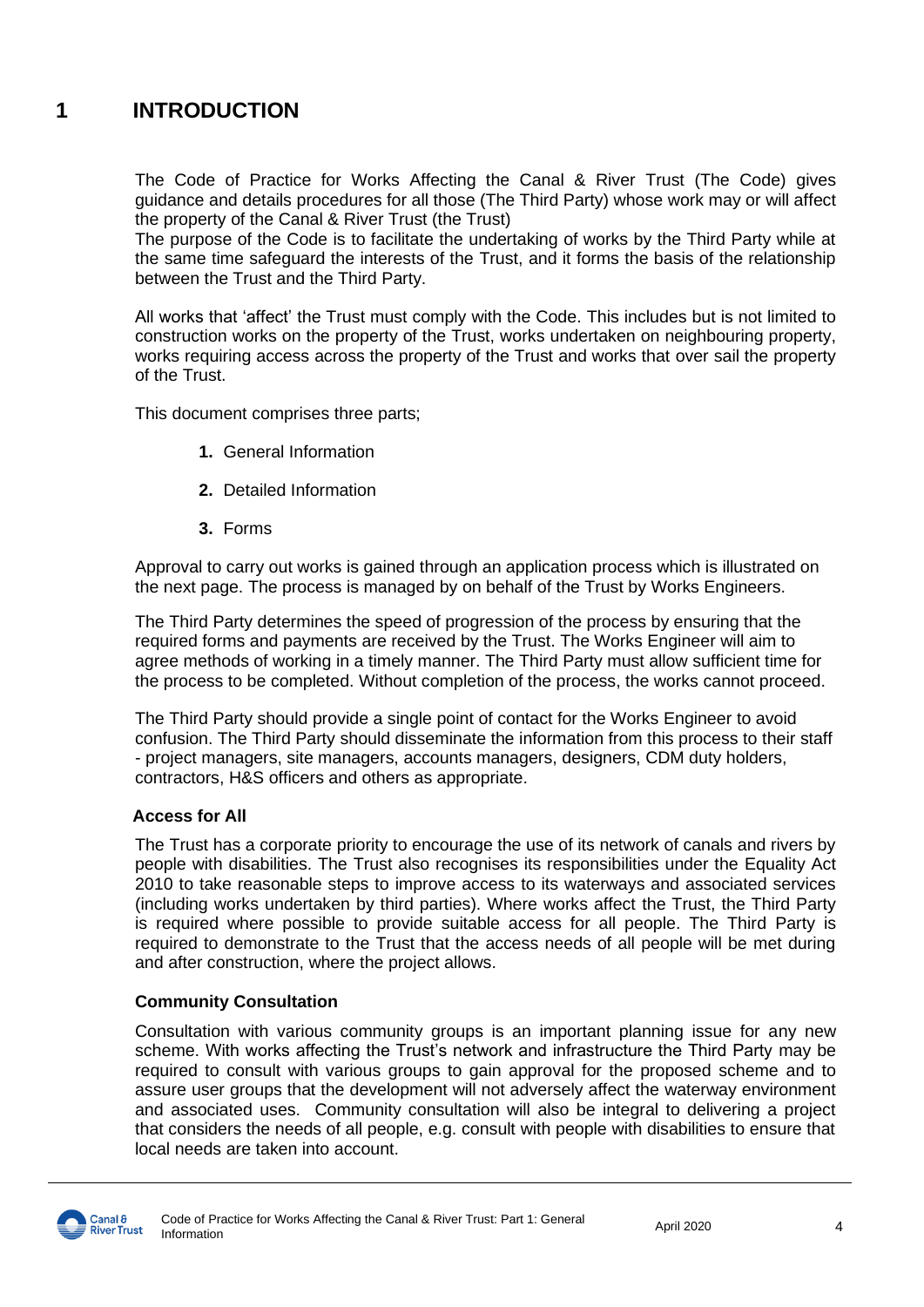### **Vandalism**

A significant social issue is potential damage to works, equipment and the environment due to vandalism. In particular, damage to plant and equipment or fuel storage tanks can be costly in both financial and environmental terms. The Third Party is responsible for all fuel, oil and chemicals that are present on the site and for their appropriate containment. The Third Party should be aware of its legal obligations in regard to a pollution incident. Measures should be implemented to reduce the risk of vandalism on-site including risks to the Trust's property and the waterway environment. Where such an incident occurs, the Trust may seek to reclaim any costs incurred in responding.

### **Economic**

The Trust encourages projects which promote local economic growth and employment. As a result, the Third Party is encouraged to utilise local labour and materials within the project that affects the Trust, where appropriate.

### **Environment**

The Trust has a statutory duty to not only protect, but also to further the conservation of the natural environment. As such, all work within its boundaries is subject to agreement with the Works Engineer who may consult internal environmental experts. Third parties must also apply to the Trust for abstraction and/or discharge of water, effluent etc. in every instance as we are not a land drainage authority. This Code of Practice has been written to provide advice for applicants when designing their projects. This can be found in Part 2, section 14.

#### **Heritage structures**

Many elements of the waterway fabric are over 200 years old. The heritage of the waterway is unique and even where no statutory protection is in force the Trust seeks to protect and enhance all structures, surfaces and features with heritage/historic value. Part 2, Section 15 provides detailed information.

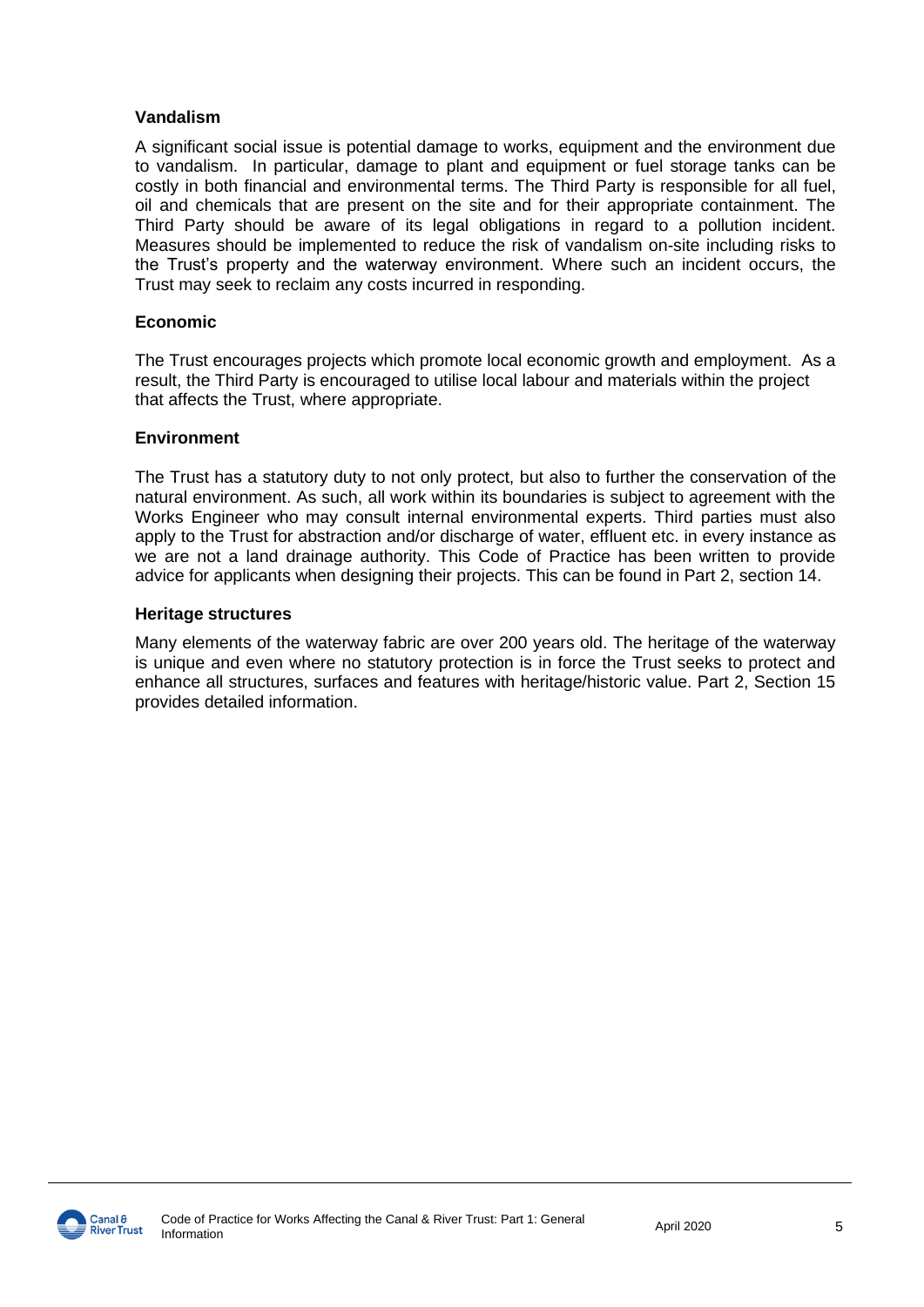### **2 APPLICATION PROCESS IN BRIEF**



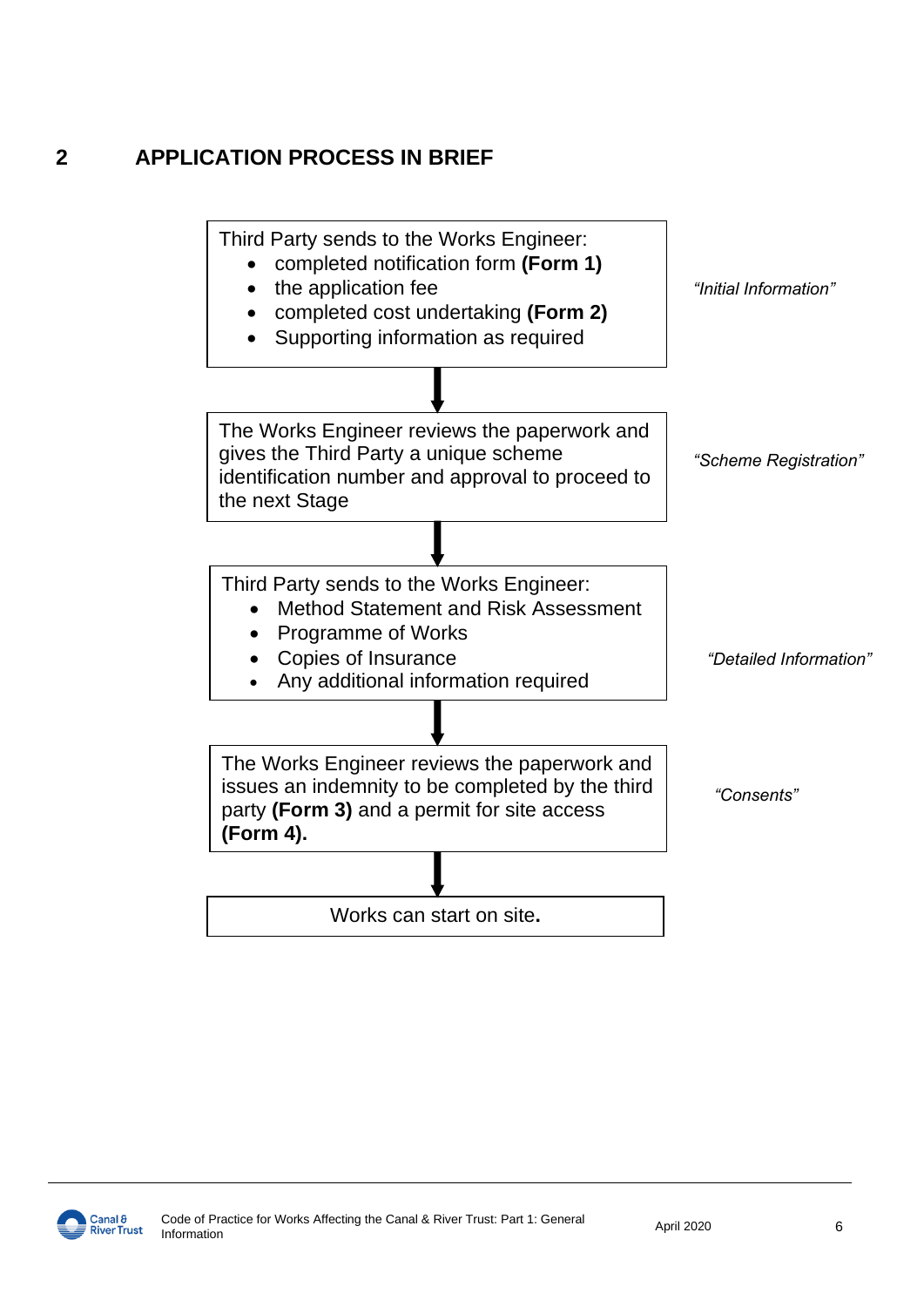### **3 THE APPLICATION PROCESS**

### **Initial Information**

Having familiarised themselves with the requirements of the parts of this document relevant to the work, the Third Party should complete and submit to the Trust a completed Notification Form, the Application Fee and a Cost Undertaking. (the 'Initial information')

As a guideline, notification of the proposed works should be made **3 months** in advance of commencement of the works, or by 1<sup>st</sup> March if a closure of the navigation is required within the upcoming winter maintenance period.

As the Trust is subject to the Freedom of Information Act 2000 and the Environmental Information Regulations 2004, we must provide any information requested of us that we hold, unless one of the exemptions applies. This includes information regarding proposed works by a Third Party. There may be some information (such as names and addresses of individuals) that will be automatically exempt under the General Data Protection Regulation (GDPR) and which we will not disclose. There may be other reasons, such as confidentiality or commercial sensitivity, why a Third Party may not wish for the Trust to disclose this information to the public. Whilst we may still have to disclose this information under the Act or the Regulations, we will take your reasons into account in assessing our duties to disclose or withhold the requested information.

### **Scheme Registration**

On receipt of the Initial Information, the Works Engineer will undertake initial project administration and will provide a receipt for the payment together with a unique scheme reference number which, should be used on all future correspondence. The Works Engineer will then undertake a preliminary appraisal to assess the impact of the works on the waterway.

### **Detailed Information**

If approval is given by the Works Engineer to proceed to the next stage, the Works Engineer will provide specific site information that affects the works to assist the Third Party in preparing Health and Safety Information. General safety information can be found in section 7 of this document.

The Works Engineer will require from the Third Party a method statement and risk assessment for the works. In addition, depending on the nature of the works, the Works Engineer may require:

- Party Wall notifications
- Condition surveys
- COSHH assessment
- Drawings / Plans / Maps
- Details of proposed diversion route for towpath users
- Copies of consents and approvals already obtained from Regulatory Bodies (e.g. Planning Consent / EA consent)

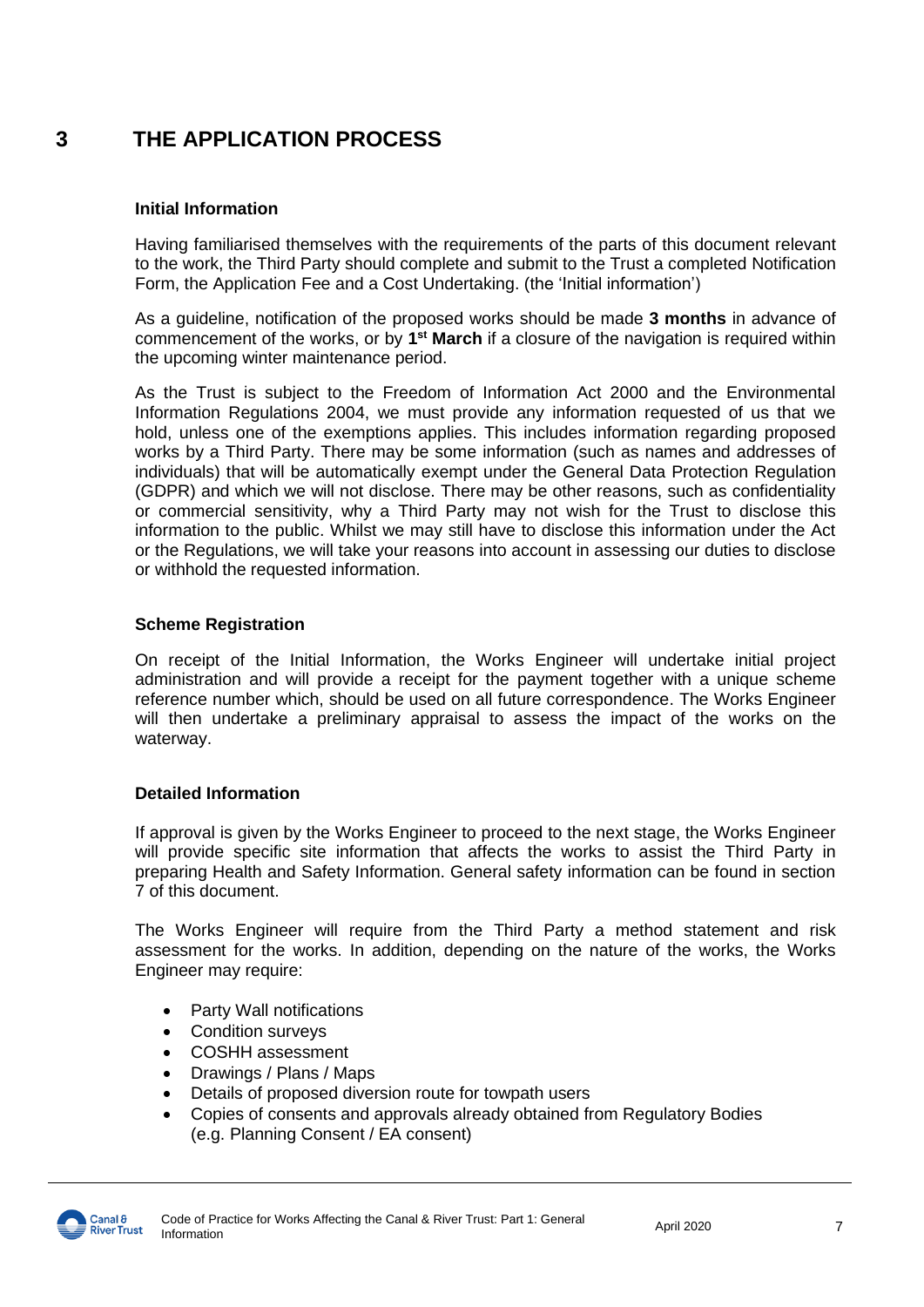- Details on the assets of utility companies affected by the works.
- Works Programme
- Copies of Insurance
- EIA or other environmental assessment

The Works Engineer will then review and comment on the proposals. This may require taking advice from other departments within the Trust.

If the works include a request by the Third Party to use the land of the Trust for the works, either in a temporary or permanent fashion, the Works Engineer will arrange for the required licences to be drawn up.

The Third Party should then update documentation taking into account the comments by the Works Engineer; then resubmitting any as required.

Once the Works Engineer is in receipt of the correct documentation, they will return to the Third Party a signed Indemnity Form and a Permit for Site Access Form.

Receipt, countersigning and returning the signed Indemnity Form constitutes approval to gain access to or across the property of the Trust or adjacent land to undertake the works in accordance with the agreed methods of working. A copy of the Permit must be maintained on site to demonstrate to other agents of the Trust that permission is in place. If a valid Permit cannot be produced on demand the works may be stopped. A Trust representative may without notice present themselves at the works and should be granted access to inspect the works.

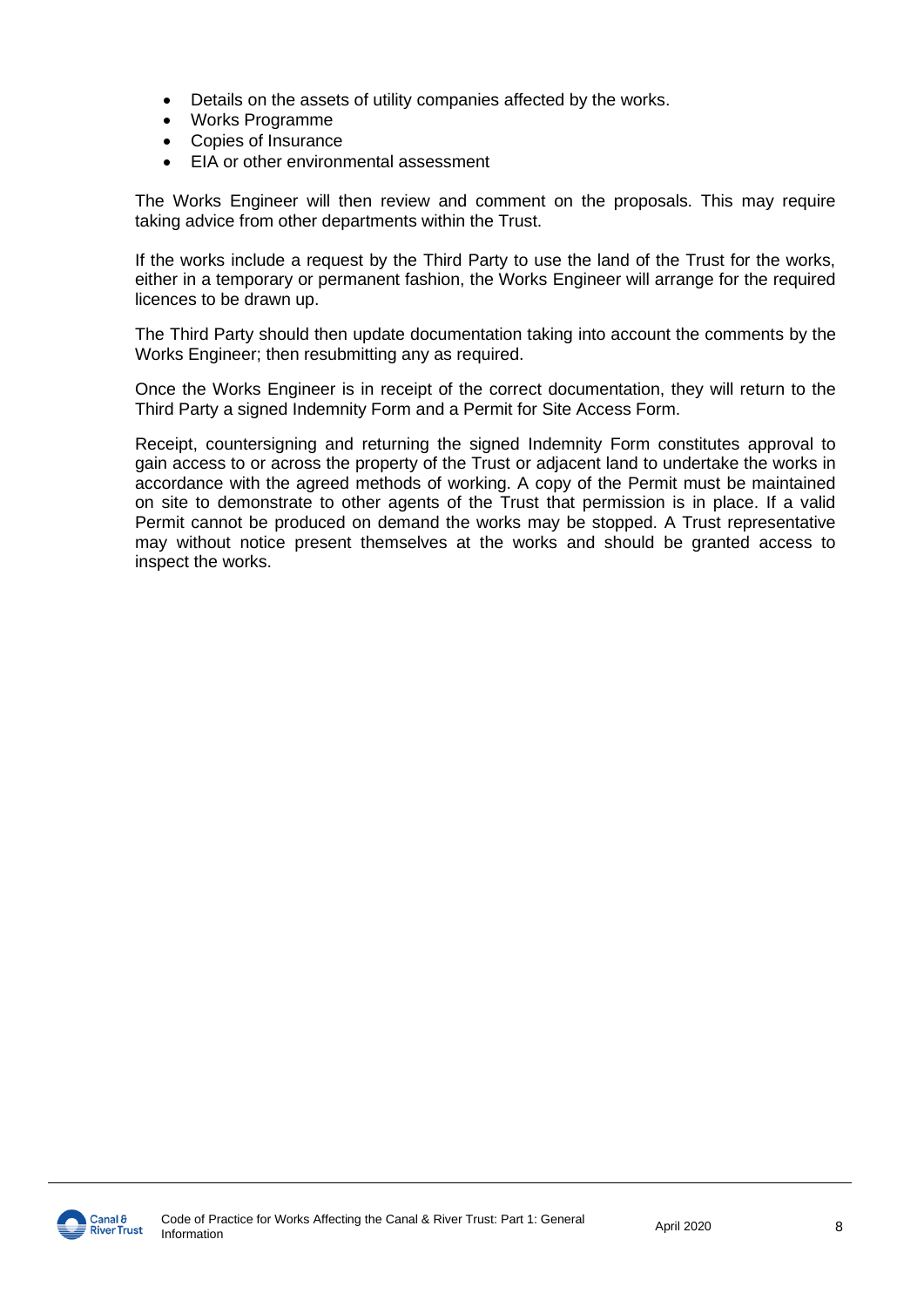### **4 LICENCES**

In addition to a permit / indemnity form, a licence to occupy property owned by the Trust may be required and if so should be in place before works can begin. A licence is entered into between the Trust and the Third Party and this forms a commercial arrangement.

Examples of when licences are needed include;

- The installing, maintaining and removing of structures on the Trust's property.
- Undertaking regular works on the Trust's property for maintenance, vegetation clearance, cleaning and other similar
- Temporary use of the Trust's property, including: scaffolding, hoarding, towpath closure, crane oversail, storage area and site compounds.
- Use of floating plant to extend a site
- Towpath closures
- Installation of utilities

All licence fees are payable ahead of receipt of the Licence. The Licence fee comprises two parts: the fee to raise the licence and the weekly occupation fee. A further fee is levied for extending the licence and is payable before the date of expiry of the original licence.

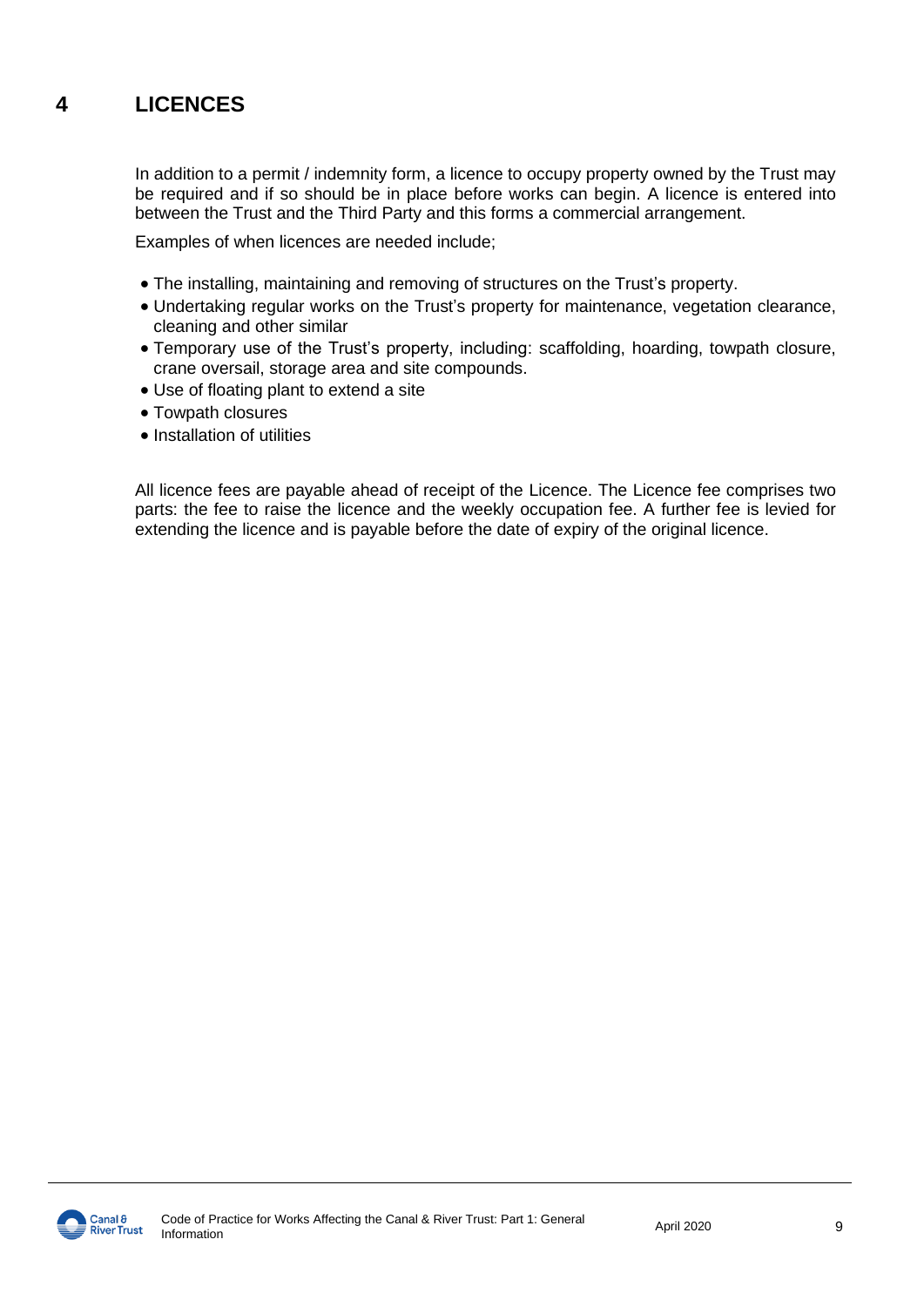### **5 NAVIGATIONS AND TOWPATHS**

### **Navigation Closures**

A major element of the work of the Trust concerns Navigations and Towpaths. The Trust aims to keep all navigations and towpaths open wherever possible. With this in mind, the Third Party is strongly advised to design their works to avoid such closure as permission will only be granted in exceptional circumstances.

The term "Stoppage" is used to define the period of time that a waterway is closed to allow works to be undertaken.

Where the works reduce the width of the canal but still allow for the passage of boats and / or create a delay for boaters not exceeding 30 minutes (once in any 3 hour period) – this is classed as a restriction**.**

To avoid closures, the Third Party is advised to consider utilising restrictions, such as;

- A day time restriction on a towpath could involve closing the towpath for a few minutes at a time using a banks man.
- A day time restriction on a navigation could involve closing the navigation for up to 30 minutes at a time within any 3 hour period (for small scale works this may be negotiable). Requires 1 months' prior notification.
- A night time restriction on either a towpath or navigation could be for up to 7 hours, 2300 to 0600 hours, managing boat traffic on a stop/start basis. Requires 1 months' prior notification.
- Width restrictions as long as one boat can pass.
- A night time closure 2300 to 0600 hours (applied for outside of the normal notification period for winter works), requires 3 months' prior notification.

Our Works Engineers can advise further.

If a restriction is not practical, full closures (or 'stoppages') may be requested by the Third Party but these requests are often rejected as they impact upon one of our primary roles i.e. to make the waterways available to all. Stoppages are subject to consultation by users and this consultation can take several months to complete.

Any request for stoppages of less than 6 weeks (preferably no more than 4 weeks) should consider that permission, where granted, is more likely if (a) the request is for a closure in the periods 1 November to 20 December and 15 January to 29 February and (b) is received by 1st March for a closure of the navigation within the upcoming winter maintenance period, Nov - Dec 2020 and Jan – Feb 2021. However, in line with the Trust's objectives of keeping the network operational some canals are considered for closure pre-Christmas whilst others may not be until after Christmas.

Stoppages may only be available if they coincide with the Trust's pre-planned proposed winter maintenance dates (see table below for these dates).

Freight and commercial waterways and river closures should be discussed with the Works Engineer at an early stage. These waterways may fall outside the general protocol and will

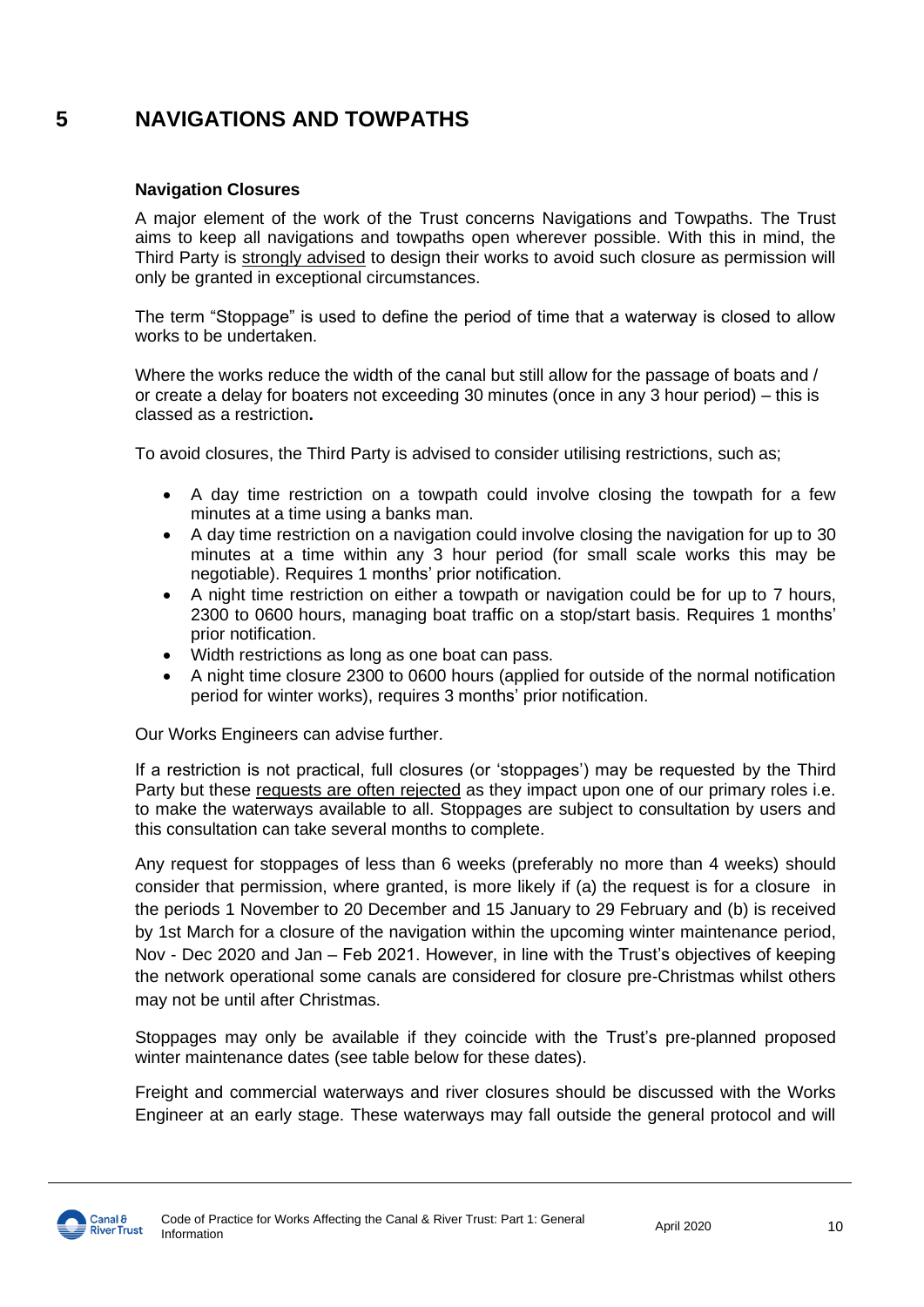have to be considered on an individual basis. Extra costs may be applied especially in tidal waterways.

A late booking fee will apply for stoppages requested without the required notification period.

Requests for stoppages between March  $1<sup>st</sup>$  and October  $31<sup>st</sup>$  are seldom granted. There is also a 2 week window over Christmas where the navigation must remain open.

If granted, a stoppage begins at 08:30 on the first day and ends at 17:00 on the last day unless otherwise specified.

The fees for stoppages are listed in Section 8.

The Third Party may be required to install signs on site to advertise the stoppage.

All stoppages must be of minimised duration. Where feasible the waterway should be reopened to navigation at weekends during the stoppage.

Transfer of boats around the works by road may be required at the Third Party's expense.

Some boating businesses have agreements with the Trust entitling them to compensation for loss of income due to disruption and these charges will be passed on to the third party.

|         | <b>Pre-Christmas</b> |            | <b>Post-Christmas</b> |            |
|---------|----------------------|------------|-----------------------|------------|
|         | From                 | To         | From                  | To         |
| 2019/20 | 04/11/2019           | 13/12/2019 | 02/01/2020            | 13/03/2020 |
| 2020/21 | 02/11/2020           | 11/12/2020 | 04/01/2021            | 19/03/2021 |
| 2021/22 | 08/11/2021           | 17/12/2021 | 04/01/2022            | 18/03/2022 |
| 2022/23 | 07/11/2022           | 16/12/2022 | 03/01/2023            | 17/03/2023 |
| 2023/24 | 06/11/2023           | 15/12/2023 | 02/01/2024            | 15/03/2024 |
| 2024/25 | 04/11/2024           | 13/12/2024 | 02/01/2025            | 14/03/2025 |
| 2025/26 | 03/11/2025           | 12/12/2025 | 02/01/2026            | 13/03/2026 |
| 2026/27 | 02/11/2026           | 11/12/2026 | 04/01/2027            | 19/03/2027 |
| 2027/28 | 08/11/2027           | 17/12/2027 | 04/01/2028            | 17/03/2028 |

### **Proposed winter maintenance dates**

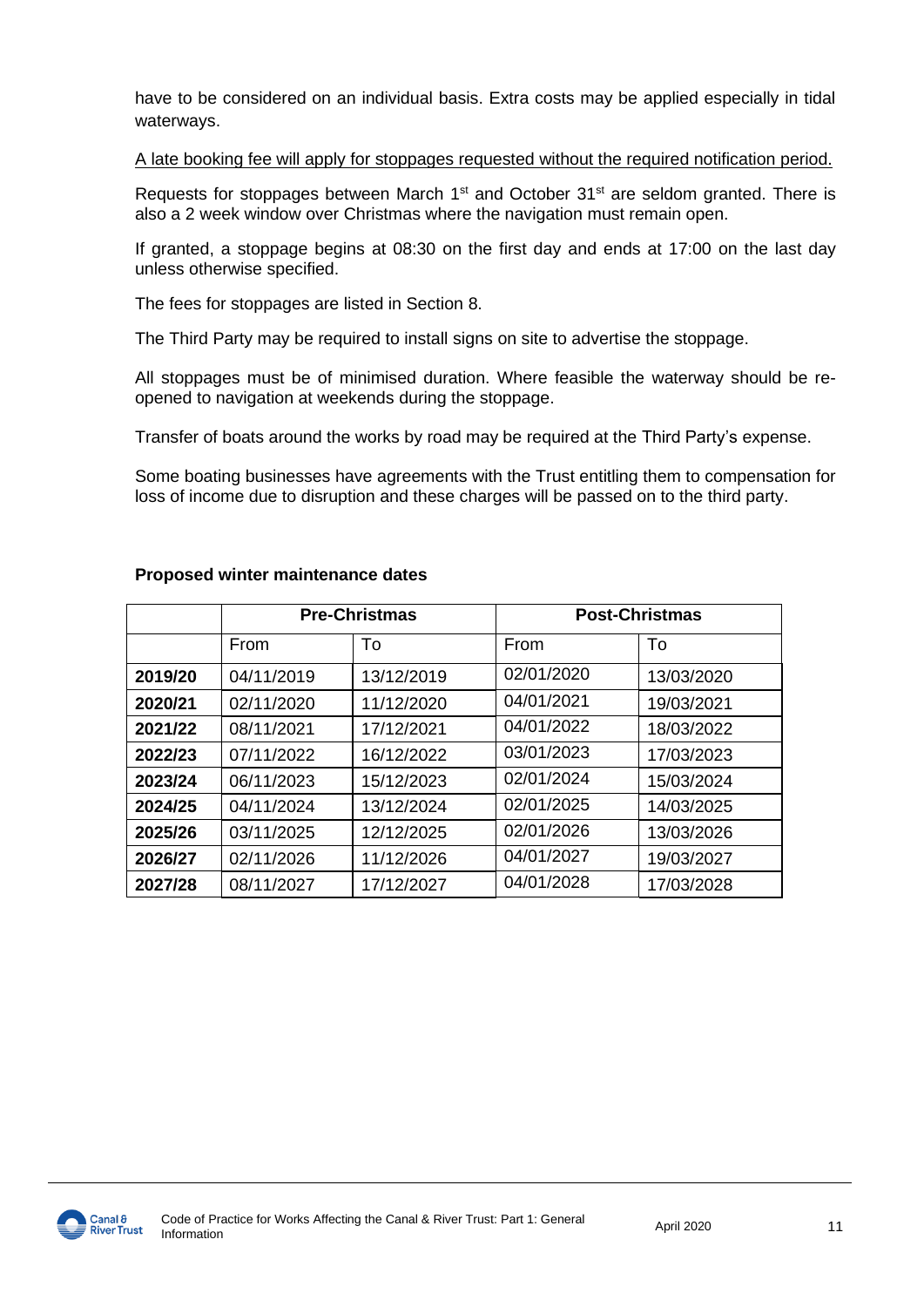### **Towpath closures**

The Trust require 4 weeks notice for a towpath closure; in addition to any statutory obligations relating to public rights of way (which remain the responsibility of the Third Party). Notices of a suitable size and type in general accordance with the Traffic Signs Manual Chapter 8 are required to be displayed for towpath closures.

Two weeks before the closure, the Third Party should display a notice at both ends of the closure, to advise users with an "**ADVANCE NOTICE OF TEMPORARY TOWPATH CLOSURE"** notice.

On the first day of the closure, each of these should be replaced with a **"TEMPORARY TOWPATH CLOSURE**" notice displayed with a plan of the diversion route.

On completion of the works all notices and diversion route maps should be removed.

Where a towpath is a Public Right of Way (PRoW), the Third party is responsible for obtaining consent for closure from the Local Authority.

The towpath should be closed over its entire width in a manner that prevents people moving past or climbing over the barrier. The barrier should be self-supporting and as required lit at night to make it discernible to towpath users that there is a barrier across the towpath.

The Trust will not permit towpath closures to overrun beyond the agreed period. Should your project overrun beyond the agreed period the Trust will impose a number of sanctions in order to ensure the towpath is reopened as soon as possible. In signing the Code of Practice, you are agreeing to pay the reasonable financial penalty imposed together with reasonable compensation to affected Trust customers and waterway business.

The sanctions include (but are not limited to):-

• Daily Penalty fees to for each day that the closure overruns (these fees will be advised by your Works Engineer before your works commence on site)

• Reasonable compensation payment to identified Trust customers and waterway businesses who have suffered loss as a result of the additional closure

The Trust requires the site to be returned free from any plant, equipment, debris used in the course of the works to which the closure applies

• Recovery of costs (including legal fees and interest) incurred by the Trust in clearance of machinery and/or debris left on the land following completion of the works.

### **Key facts:**

- **Apply for the stoppage before 1 March 2020 for a closure Nov 2020 to Feb 2021**
- **Payment is required in full on application**
- **Some canals are programmed for a stoppage pre-Christmas, others post-Christmas.**
- **A decision on a stoppage is unlikely to be made before August 2020**

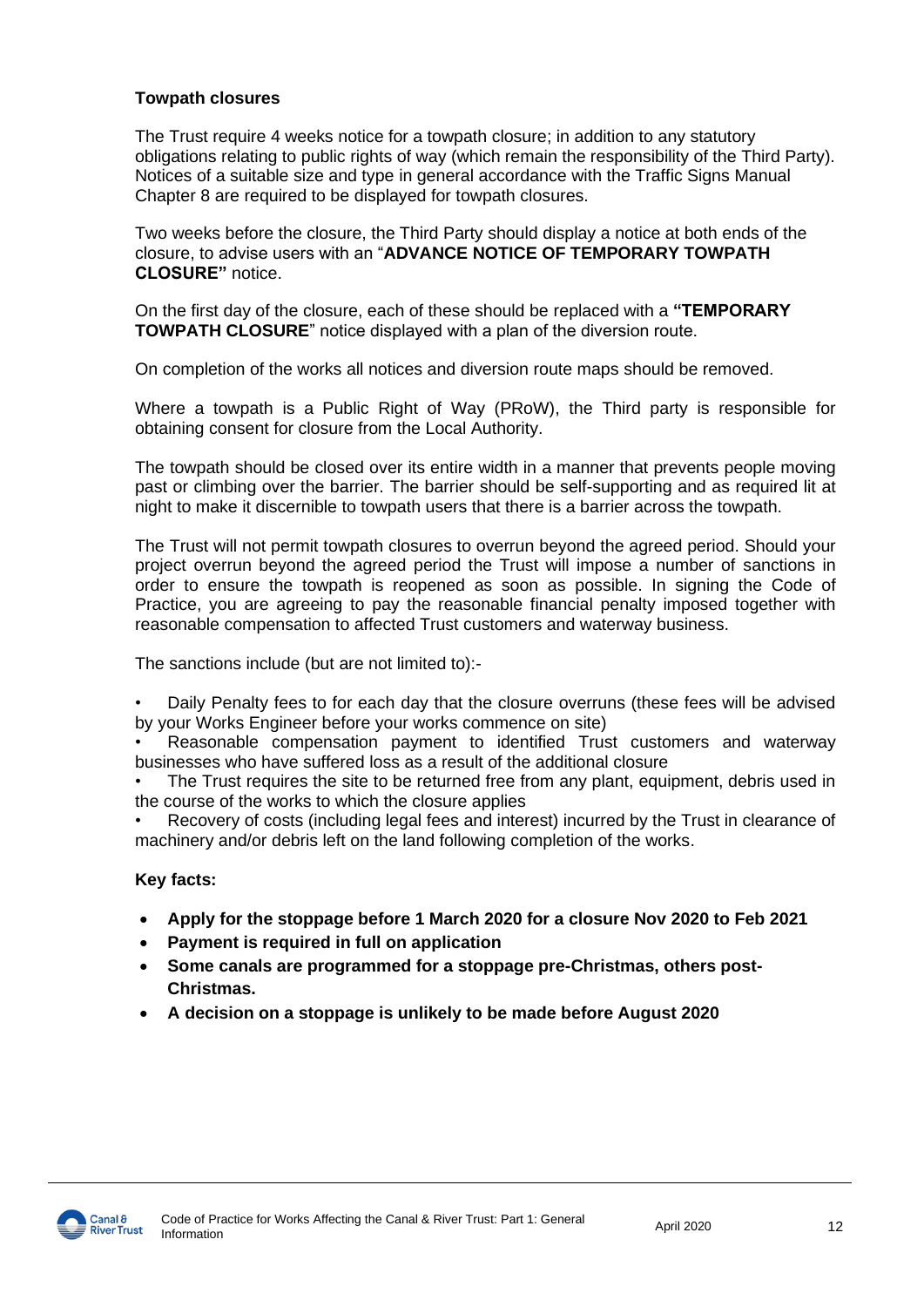### **Loading on Towpaths**

Wherever possible the Third Party should design the works to avoid plant and equipment on towpaths. In the event that plant or equipment is required to be on the towpath, the edge of plant tracks must be located outside of the 45° load line projected from the bottom of the canal wall. The plan distance between the tracks and canal edge is an exclusion zone which much be physically marked on the towpath. In any case permission for it being on the towpath must be given by the Works Engineer. (See Part 2 / Section 12 for more details)

In all cases, the suitability of the towpath for load bearing must be agreed with the Works Engineer in advance. It is worth noting that nearly 50% of our towpaths are classed as unsuitable for vehicles.

### **Works adjacent to the Waterway**

In the case of works adjacent to the Trust's property, the principles are that no support is offered and no loads are to be imposed on the property. The Party Wall …etc Act 1996 is usually applicable and you may wish to apply in accordance with that Act.

The Trust enjoys a right of support under Common Law. It is important that support is not removed by excavation, dewatering undermining etc. In areas of mining subsidence canals can be of great depth due to bank raising - 10m is not unknown. Factors of safety are often not great and ill-considered actions can be disastrous.

A less obvious consequence of excavating near to canals is that of increasing hydraulic gradients. Not all canals are lined and so seepage rates can be increased. Permanent leakage or piping failure can result.

The Trust offers no support to new works. Loads should not be placed near to cuttings, over tunnels etc. without being independently supported. Should a Trust structure withdraw support from later development, the Trust would accept no liability. When building over tunnels, for example, not only should the new structure span independently but the effect of a collapse of the tunnel should be considered.

### **River Navigations**

River navigations are affected by currents, floods and in some cases tides. There will be a deep navigation channel, not necessarily in the centre of the river. Elsewhere there may be insufficient depth to navigate. It is less easy to control vessels travelling in the same direction as the flow than those travelling against it. The former can move at considerable speed and need sufficient visibility and space to manoeuvre. Temporary and permanent works in the river can produce turbulence affecting navigation. The effects will vary in different river conditions.

### **Stability of Structures**

Many existing structures were built before slope stability, foundation design etc were understood. Materials and methods now taken for granted were not available. Compaction of embankment fill was not possible. It was not practice to prepare engineering drawings until the 1820's. Calculations were not undertaken until later in the 19th Century.

Old structures often have factors of safety close to unity. Factors of safety for embankments and cuttings reduce with time. Old structures are therefore particularly vulnerable to nearby works. Ill-considered excavations at the toe of an embankment, for instance, can have disastrous consequences.

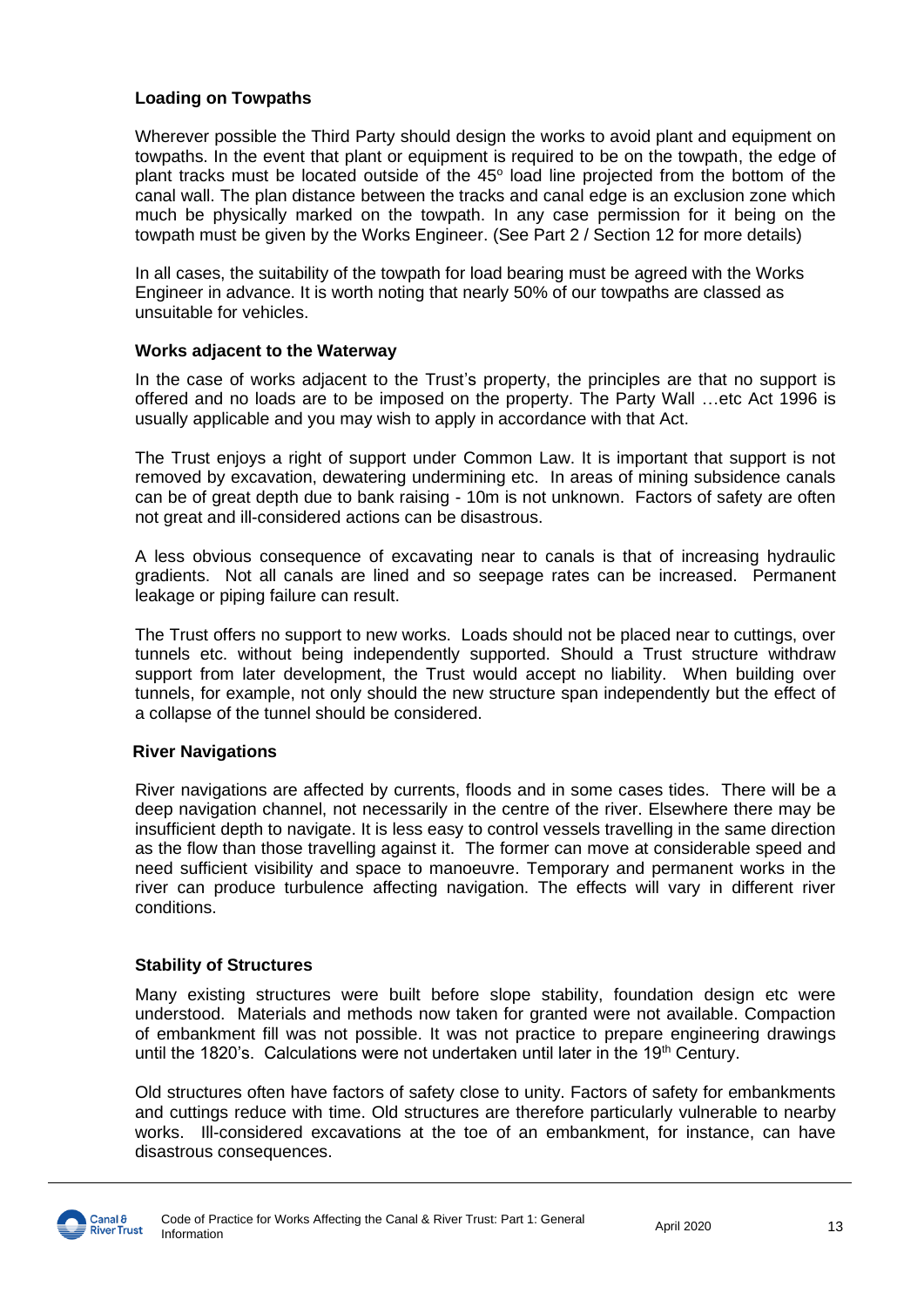No discernible vibration will be acceptable to Trust property unless the level of vibration has been prescribed in advance by the Works Engineer. Vibration is a particularly significant issue close to embankments of a granular composition.

All work near old structures must be carried out with great care and forethought. It is the Third Party's responsibility to demonstrate that there will be no detrimental impact on existing structures.

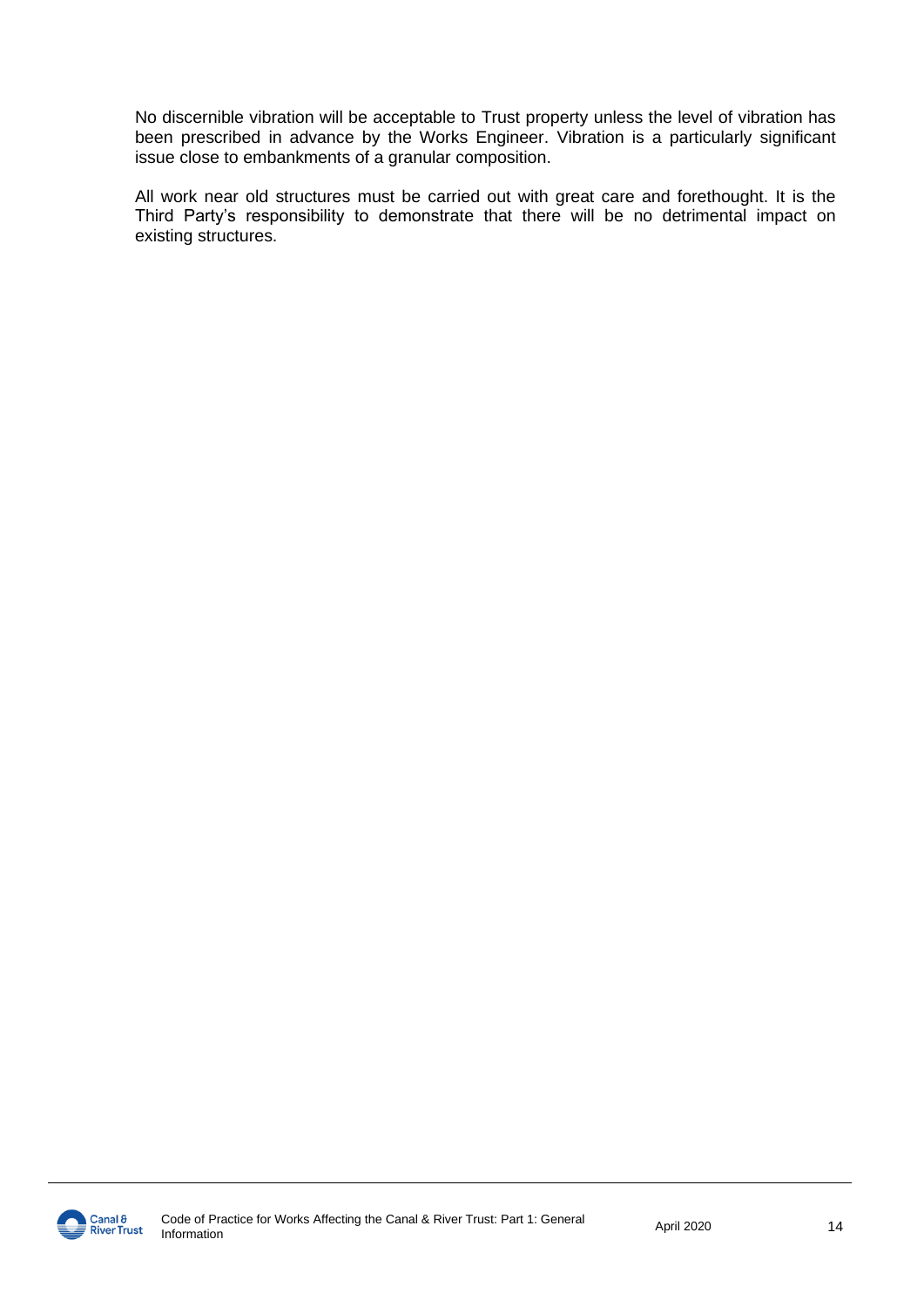### **6 CONDITIONS**

- 6.1 All operations affecting the Trust's property shall be carried out in such a manner so as not to endanger or damage the Trust's property and/or any persons entitled to be present thereon and to avoid (except to the extent agreed in writing) any interference to the free movement of any persons, pedestrians and/or road and waterborne traffic.
- 6.2 Generally the Trust must be consulted for any works proposed within 15m of the Trusts land boundary, with the exception of more far reaching works such as scaffolding, demolition, piling or vibration impacts, etc. which may present a hazard beyond a 15m separation distance. The Third Party shall not commence any Works, particularly excavation piling or dredging work, until adequate provisions to the satisfaction of the Works Engineer been taken to ensure the stability and security of any Waterway or associated supporting structures whether in the ownership of the Trust or not and to prevent the escape of water there from.
- 6.3 The Third Party shall if required by the Works Engineer provide temporary fencing to the satisfaction of the Works Engineer to provide safety and to prevent trespass or the straying of animal or poultry stock.
- 6.4 The Works Engineer and other agents of the Trust shall at all times have reasonable access to the Trusts property on the site.
- 6.5 Unless otherwise agreed uninterrupted passage for craft on the Waterway is to be maintained at all times. All lights provided by the Third Party shall be so placed or screened so as not to interfere with any signal lights, navigation lights and/or beacons of the Trust. Any Temporary Works which obscure signs signals or beacons shall not be erected without the written permission of the Works Engineer.
- 6.6 In addition to any special marking or lighting requirements of the Works Engineer, warning notices/signs/lights must be displayed throughout the duration of the Works as follows:

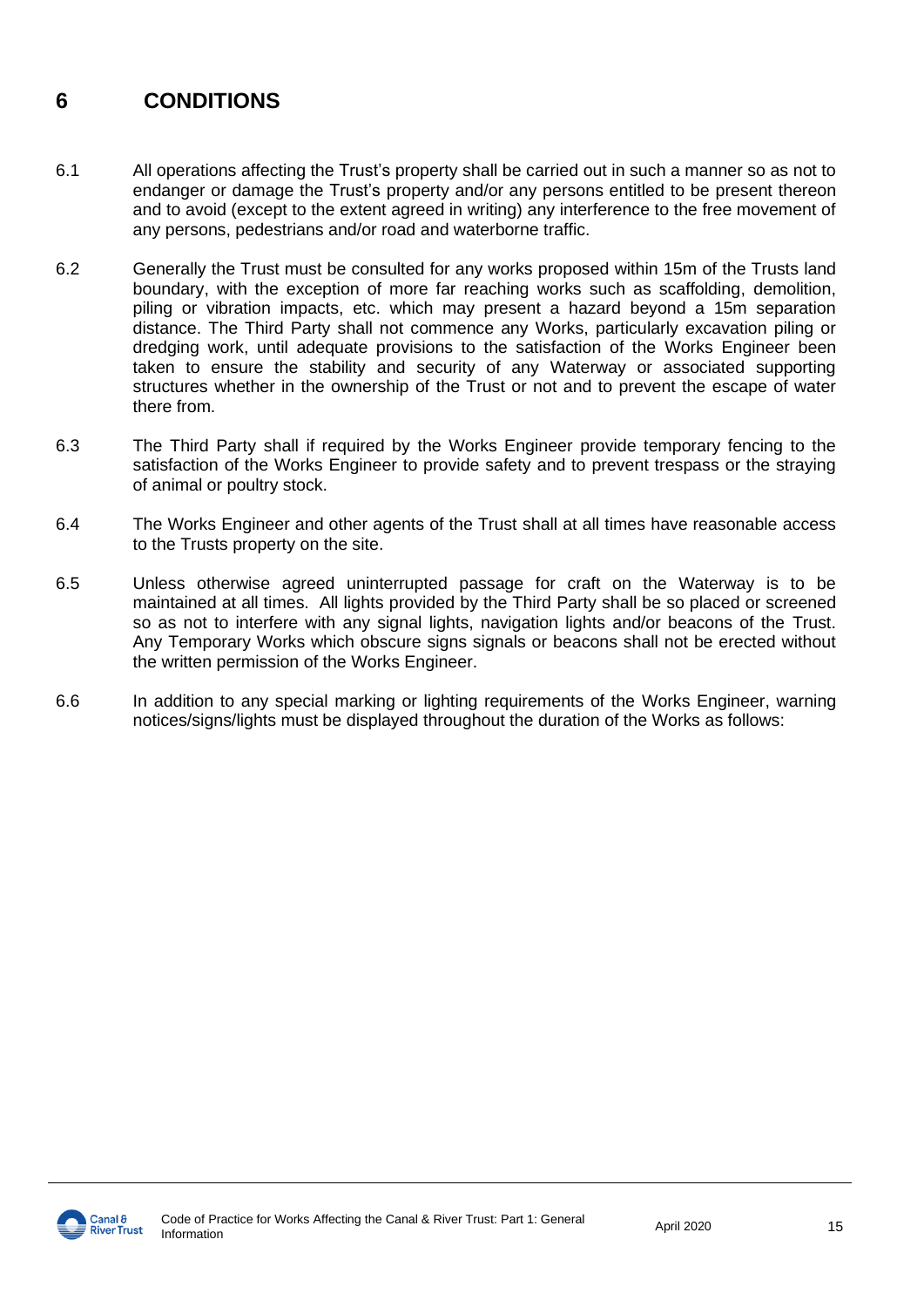• For works taking place on Trust land for less than 1 month duration, boards with the words CAUTION - WORKS IN PROGRESS in red letters 150mm high on a white background shall be erected on both banks of the navigation at a distance of 100 and 200 metres upstream of the works. In addition, one A2 sized board (420 x 594 mm) shall be erected on both banks displaying the Canal & River Trust logo, examples of the template are below. Contact your Trust engineer for a copy of the template.



- For works taking place on Trust land for 1-3 month duration, requiring the use of fencing or hoarding a sign/board at least A1(594 x 841mm) sized shall be erected on said fencing/hoarding displaying the Trusts logo; see template in appendix y. If there is no fencing or hoarding in use then an A2 sized sign shall be erected on both banks, contact Trust engineer for a copy of the template.
- For works taking place on Trust land for 3 6 months duration requiring the use of fencing or hoarding a sign/board at least A0(841 x 1189mm) sized shall be erected on said fencing/hoarding displaying the Trusts logo; contact Trust engineer for a copy of the template.
- For works taking place on Trust land for more than 6 months, please speak to the works engineer regarding the inclusion of joint branding on the works hoardings.
- by night, lights shall be displayed to define the navigation opening upstream and downstream of the Works. Two red lights side by side, 300 mm apart should be fixed at each position and in addition an amber light should be displayed upstream and downstream of the Works to mark the centre of the navigation opening.
- Where the completion of the Works involves projections of any kind into the navigable channel and/or anywhere vertically above the line of its edge the Contractor shall conform to the Board's Bye-Laws in respect of signing, marking, lighting and fendering.
- Where work is on a River or Freight Waterway the Third Party should discuss the lighting requirements with the Works Engineer as IALA lighting requirements must be followed.
- 6.7 No construction equipment for the Works shall be allowed on the Trust's property and, in particular, adjacent to the canal without the acceptance of the Works Engineer which may be subject to the prior submission of stability calculations.

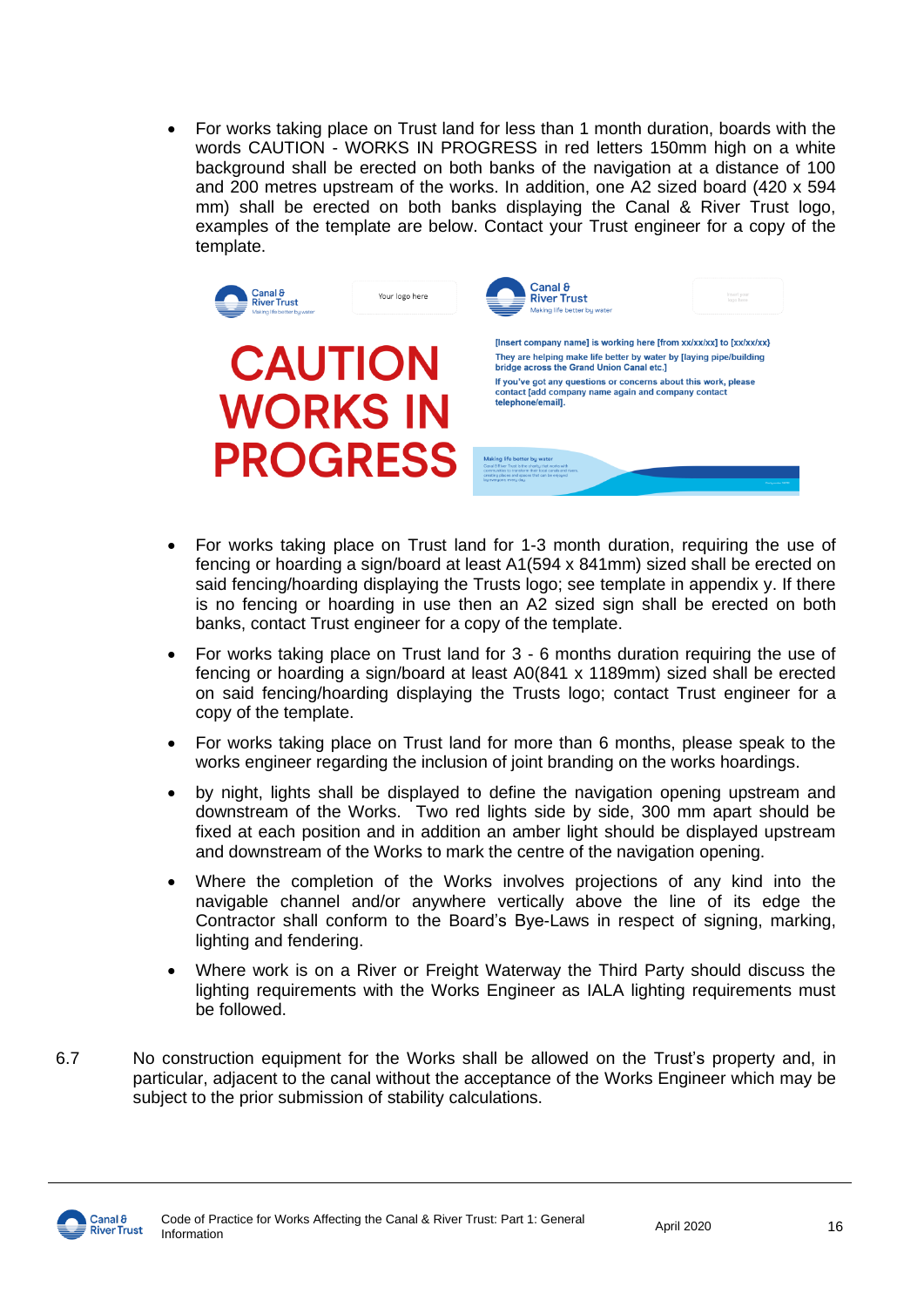- 6.8 The Contractor shall NOT without the specific written permission of the Works Engineer (and then ONLY under such conditions and restrictions as the Works Engineer may require) do any of the following:
	- Use or place plant and/or heavy vehicles which may cause damage to the Waterway and which shall particularly include but not be limited to damage to Waterway walls.
	- 'Crane' or otherwise similarly move plant materials and/or vehicles over any Waterway.
	- Use floating plant barges and/or pontoons and the like in any Waterway.
	- Excavate, tunnel or carry such other underground operations beneath any waterway.
	- Display any advertisement or other material, except as specifically required by this condition, on or above the Trust's property.
	- Discharge trade or sewage effluent, or arising's, surface water of any kind in any way into or onto the Trusts property including the waterways.
	- Abstract extract and/or draw water from the Trusts property including the waterways.
	- Damage or remove flora, fauna, waterway relics, architectural heritage, industrial heritage, landscaping, towing paths or waterway walls.
	- Drill into any Trust Asset, including Coping Stones on the bank
	- Store fuel or oil re-fuel service vehicles or plant on or in proximity to the waterway where there is a risk of pollutants entering the waterway.
	- Access the Trust's property by any unauthorised route.
- 6.9 The Third Party shall take all necessary measures to prevent:
	- Siltation of any Waterways.
	- Damage to the Trust's property.
	- Construction debris, materials or arising's of any sort which shall include but not be limited to bricks, timber, containers of any kind, reinforcing bars, polythene or plastic sheeting entering any waterway.
	- Contamination of any waterway with any toxic, or other polluting matter or liquid of any sort which shall include but not be limited to grout, concrete or silane.
	- The creation of any hazard to the visitors to the Trusts property which shall include but not be limited to oxy-acetylene burning, welding, grit blasting, water jetting or cleansing, spraying or pointing. Alternatively, all such works shall cease until the craft or persons are past and clear.
	- The spread of any invasive species

In the event of any of the above occurring the Third Party shall immediately inform the Works Engineer and then follow their instructions to abate and remedy the situation.

On completion of the Works all surplus material attributable to the Works, including any temporary works, on the Trust's property (including the waterway) shall be removed from it and the property shall be made good to the satisfaction of the Works Engineer.

- 6.10 Where for the purpose of completing the Works any Temporary Works are required above the waterway the Third Party shall provide and maintain a minimum height clearance above the water surface as specified by the Works Engineer.
- 6.11 The Third Party should particularly note when planning any work in relation to the waterway that the Trust cannot guarantee any particular water level or depth, nor prevent any fluctuations to such water level depth or speed of flow in any Waterway.

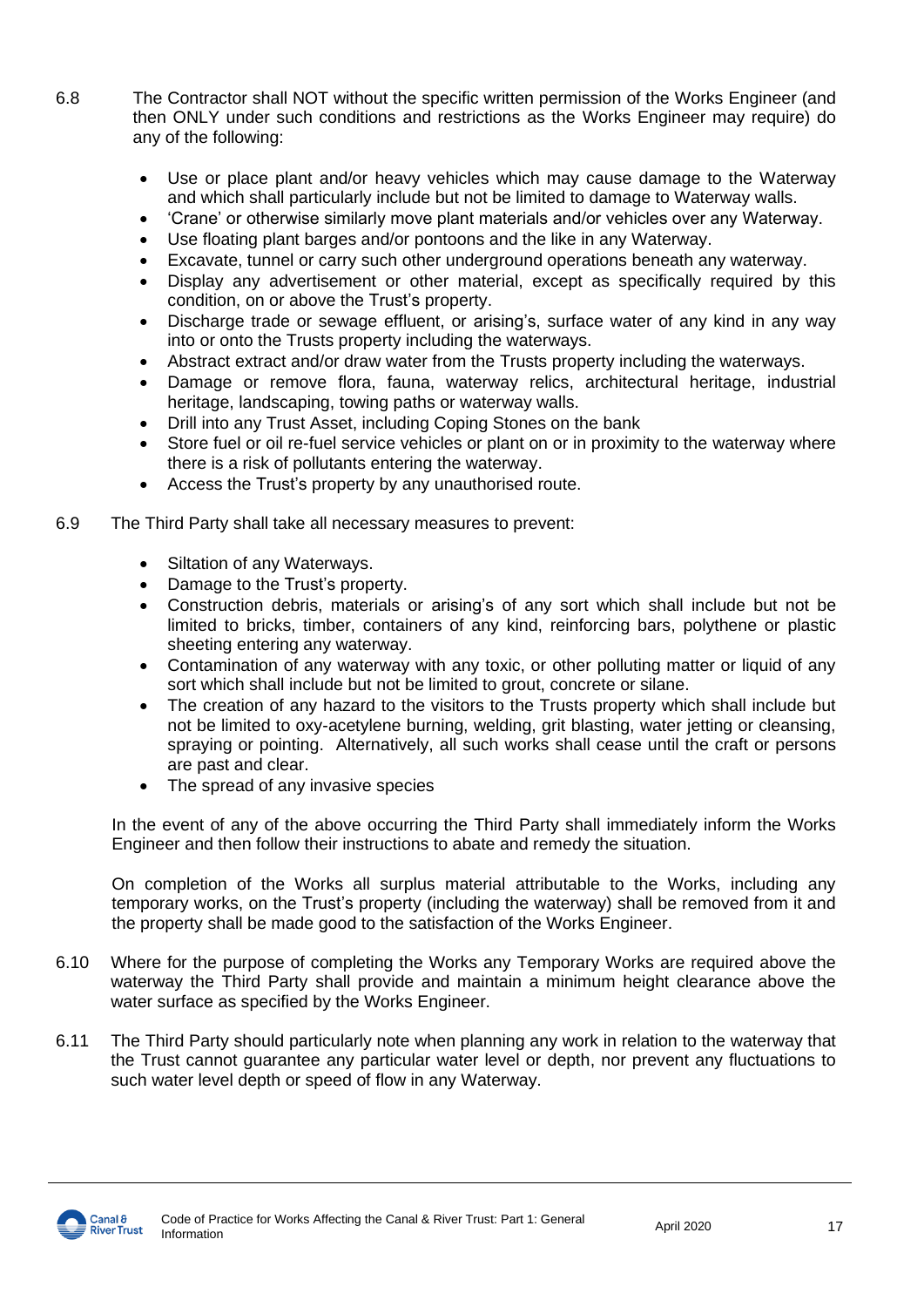If completion of the Works necessitates the closure and/or the reduction in width of the Waterway or towpath the Third Party shall strictly comply and work within the arrangements and limits defined by the Works Engineer for the closure and/or reduction in width of the Waterway or towpath.

- 6.12 Any vessel or craft on the waterway for which the Third Party has obtained the permission of the Works Engineer for use in completing the works shall be licensed, used and moored in accordance with the Trusts Bye-Laws.
- 6.13 If any plant, vessel or craft falls or sinks or is cast adrift the Third Party shall immediately inform the Works Engineer and take immediate steps to make the hazard known to users of the Waterway. The Third Party shall immediately arrange the salvage/re-securing of the plant, vessel or craft from the Waterway and until such salvage/re-securing has been completed the Third Party shall provide buoys and/or markers and erect warning notices indicating the navigation hazard to Waterway users to the satisfaction of the Works Engineer. In the event of resulting oil or fuel spills affecting the water or land, the Trust may seek to recharge any costs incurred through containing and treating the spills.
- 6.14 The Third Party shall keep the Trusts property free from rubbish. The Third Party shall not leave rubbish or project waste on or in the property of the Trust
- 6.15 All damage to the Trust's property shall be made good by the Third Party to the satisfaction of the Works Engineer.
- 6.16 The following actions shall be taken by the Contractor in the event of any damage in the Waterway its containment and/or supporting structure or banking:
	- IMMEDIATELY inform the Works Engineer and (if required) the Emergency services.
	- Secure the area from the approach of traffic and/or the general public.
	- Render every assistance to the Emergency Services and/or the Trust as shall be requested for the purposes of mitigating water loss and/or damage arising from the incident and/or for the purpose of securing public safety and the stability of other property.
- 6.17 The Third Party will be liable for any damage arising from the activities of his or her Agents, such as Consulting Engineers, Contractors and Sub-Contractors. In the event of a claim, the first course of action by the Trust would be directed towards the Third Party, though others may be joined in. It is in the Third Party's interest to ensure that their agents have adequate insurance to protect him or her from action. However, it is the Third Party's responsibility to ensure the appropriate level of cover is taken. If a Third Party or his or her agents, causes damage to the Trust's property then it will seek reinstatement of such damage, plus any inconvenience costs, loss of profits etc., which the Trust might incur, in full and without monetary limit. Levels of insurance will be specific to the risks attached to the proposal. The design and construction of the Works should minimise risk to a reasonable level such that insurance for **£5,000,000** should suffice. If the potential consequences require it, higher insurance levels may be necessary. The Trust reserves the right to inspect copies of insurance documents to ensure adequate levels of cover.
- 6.18 Press and publicity activities regarding the intended works must have the approval and prior knowledge of the Trust.
- 6.19 Site signs of agreed format should be erected indicating the organisation responsible for the Works including a description of the Works and telephone numbers for twenty four hour emergency contact and provide an apology for disruption caused to the Trust's customers.

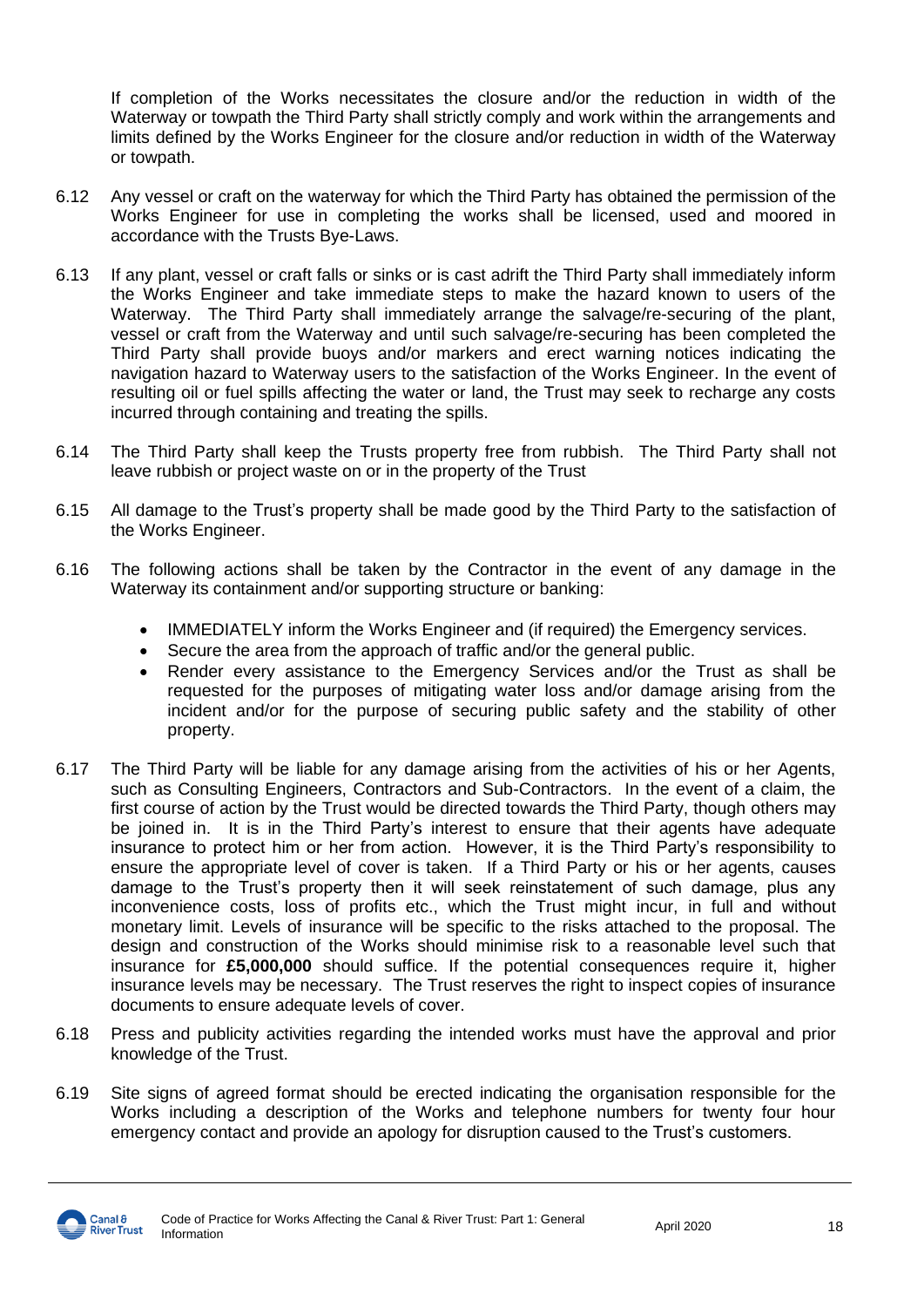- 6.20 All contract work and reinstatements shall have a maintenance and defects correction period, normally for one year.
- 6.21 If the Works Engineer considers the Waterway, Waterway users, or environmental or heritage features are at risk until his or her reasonable requirements or conditions have been met, the Works Engineer reserves the right to order operations to be suspended and issue a cessation of works notice (Form 5). It should be noted that the Trust cannot accept any liability for any costs or claims which may be incurred by the Third Party as a result.
- 6.22 The Works Engineer shall be given twenty-eight days' notice of the end of the maintenance Defects Correction Period of the Works Contract and/or seven days' notice of any meeting in connection therewith, to enable an inspection to be made to ensure all outstanding works have been completed.
- 6.23 No works of maintenance, alteration or demolition may be carried out unless further submissions have been agreed.
- 6.24 In order to demonstrate the public value of the canals and rivers, the Trust is required to capture the value of investments in its canals and rivers, therefore we require the third party to supply financial information in respect of the costs of works which constitute improvements to the waterway as set out in Part 2 / Section 16. Such works may include, improved towpaths, access points, waterway walls, signage and other physical improvements to improve public access to waterways. The final information required by the Trust is a copy of the final certificate from the contractor or the final invoice, both of which need to demonstrate the cumulative value of the works. If the works are completed "in house" then a screen shot/report from the internal financial system demonstrating the value of works carried out on the Trust's infrastructure. This information will be for internal use only and will not be published externally and treated with the strictest confidence.

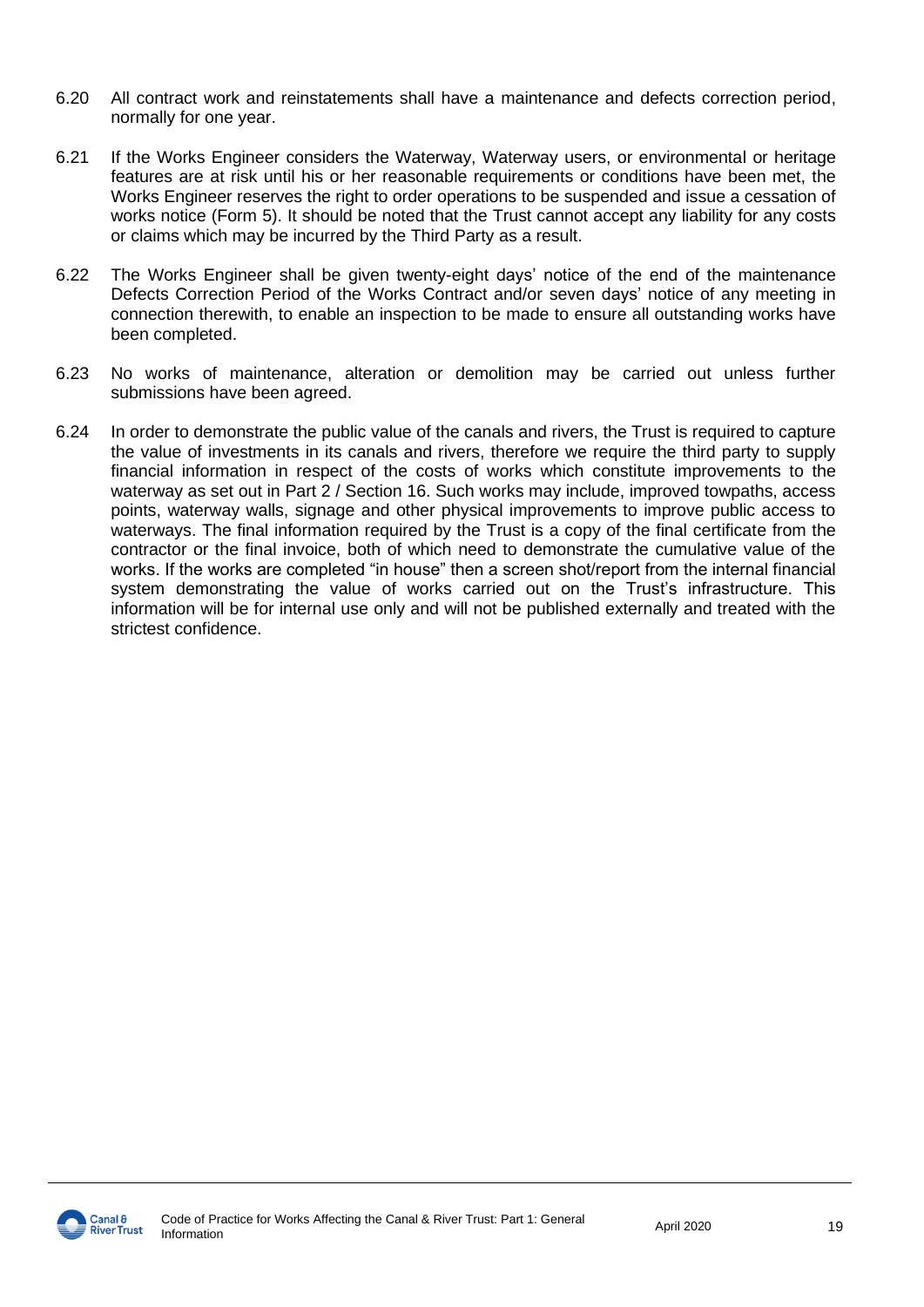### **7 HEALTH AND SAFETY CONSIDERATIONS**

### **General**

This section highlights some types of hazard that might be encountered in the canal and waterway environment. Whilst the examples outlined are believed to be comprehensive, they cannot be seen as exhaustive as with 3000km of canals and waterways there can be specific hazards and conditions which maybe unique at a location. You are advised to seek more detailed information. You should present this information to your designer in addition to any site specific information provided by the Works Engineer.

The Trust's canals and rivers in general are not hazardous environments but there are some elements that need to be considered when working, or seeking access along, our property.

The canal and river system does not have an easy reference system for locating yourself when compared to most works where an address is often enough for suppliers and emergency services to locate your works. Site staff and suppliers need to be given accurate information to allow them to locate you from the adjacent road system. This may be a problem in both rural and urban areas. All bridges and locks are numbered to assist with this.

Some areas of the canal network have poor reception for mobile phones and you should test coverage at an early point in the project feasibility stage. Be aware that different networks have different coverage so there may not be universal coverage. Towpath conditions can vary throughout the year with some surfaces becoming wet and slippery particularly during the winter months. Some lengths of canal can be very exposed and changing weather conditions can present new hazards.

The Trust invites the general public onto its property to enjoy both boating as well as towpath access for walking, cycling and fishing, etc. It must be assumed that these people are unfamiliar with the risks associated with your activity and you may need to take additional precautions to protect them. The towpath, the path adjacent to the waterway, is not usually suitable for vehicular traffic. You may have been given specific permission to use the towpath if it is suitable, otherwise you must gain access by alternative routes.

Where permission has been given then the requirements of the approved method of access must be strictly adhered to. Driving too close to water's edge or with larger plant than specified, can lead to the failure of the towpath edge and vehicles capsizing into the canal. In such instances, there is the risk of occupants being trapped in their vehicle. Particular attention needs to be paid to ensuring that vehicles and plant can be safely turned around. Reversing vehicles down the towpath is not acceptable without a banks man and safe turning areas need to be identified as part of any method statement. In public access areas such as car parks, etc all reversing manoeuvres must be supervised and banks men used where necessary.

### **Water and its hazards**

Canal and river water represents a number of hazards. The obvious risk of drowning is in fact less than that of the shock of falling into the water, particularly in cold conditions which can cause a heart spasm. Despite the majority of canals being relatively shallow, dragging oneself out of the water when cold and wet can be energy sapping particularly if you are some distance away from welfare facilities. The Trust strongly advises that suitable life jackets are used when working near water.

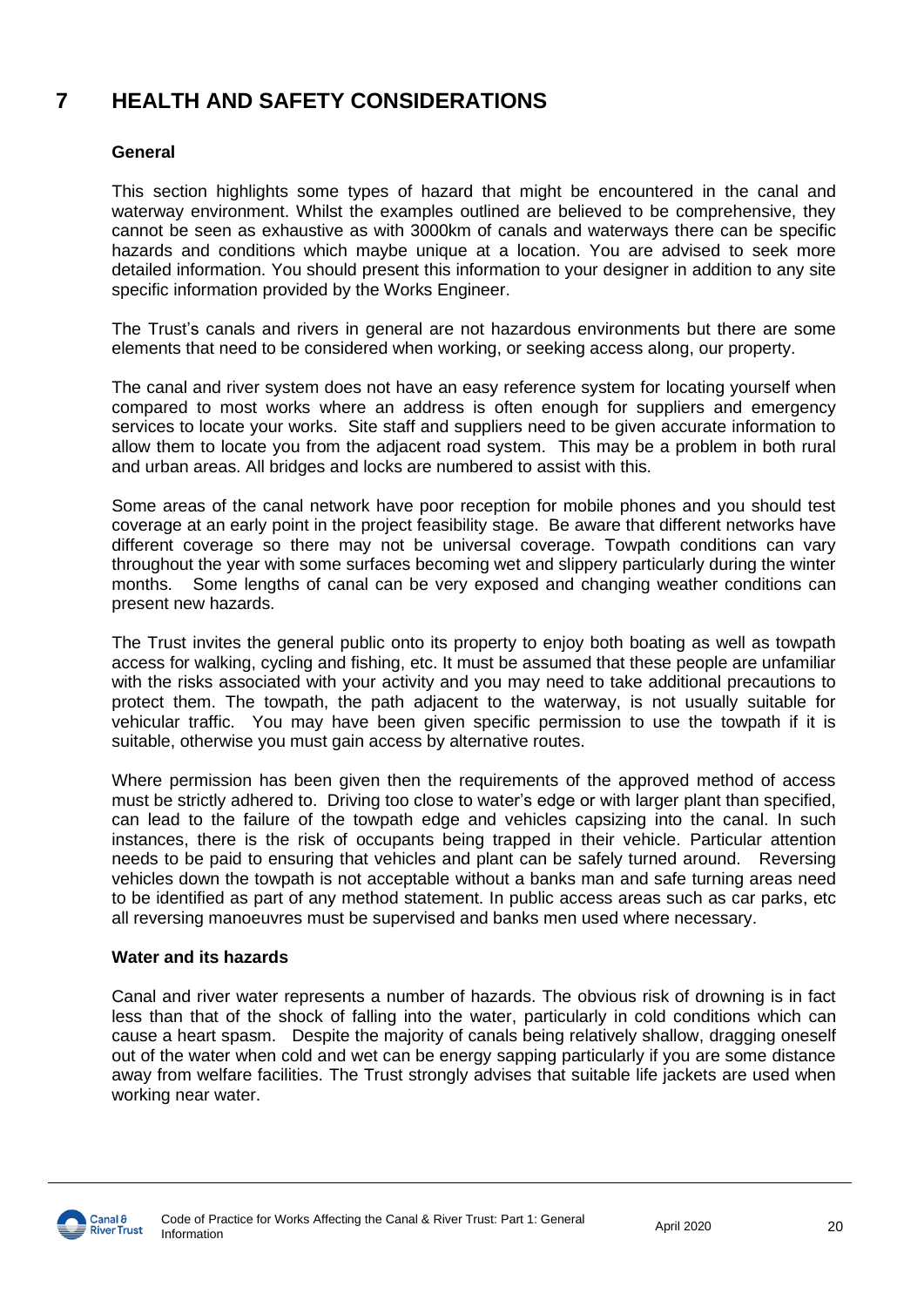Water levels on rivers in particular can change rapidly as a result of river flows upstream or the operational need to transfer water. Particular areas to avoid are weirs and sluices where water speeds can be higher than expected.

The water and canal sediments can be potential sources of infection, in particular leptospirosis, which is a life threatening disease which most doctors are unfamiliar with. This can lead to delays in treating the disease and long periods of rehabilitation.

Other more obvious health problems are stomach bugs and the possibility of infections entering your body through cuts and abrasions.

In certain areas there is a hazard from discarded syringes and other antisocial activities. Accessing these areas unaccompanied, particularly at night, may not be advisable.

### **Services and other hidden hazards**

Buried within the towpath and also present overhead are large number of services all of which have the potential to cause injury to your staff or disruption to the local community if damaged. Risks from striking underground high voltage electricity cables and gas services are significant. Some of these services maybe unfamiliar to Third Parties as they include strategic oil pipelines, fibre optic cable networks and occasionally private services such as oxygen mains linking parts of adjacent factories together. Increasingly the Trust has its own apparatus within the towpath providing power to locks and other structures.

### **Structures**

Many of our structures are old and were never designed to accommodate the activities of the  $21<sup>st</sup>$  century. Some modern plant and equipment can gain access to the waterways in a way that was never envisaged when the system was constructed. It is worth remembering that the original canal system was operated by men with horses. Some of the canal side buildings have fallen into disuse and entering them can present particular hazards ranging from weak floors through to abandoned materials which maybe unstable or harmful.

Preserving the heritage of the canal system sometimes means that trip hazards and some unguarded falls may not be safeguarded in the way you may expect. Some of our structures particularly those below ground, such as culverts, can harbour poor air conditions sometimes with fatally low oxygen levels.

Increasingly some of our structures are mechanised and this can lead to entrapment hazards with structures such as lock and bridges moving unexpectedly, giving the potential for people to be crushed between the moving and static elements of the structure. It is essential that agreed lock-off procedures are implemented when it is necessary to work within the confines of such structures. Sometimes the hazard can change as a result of the day-to-day operation, for instance a full lock does not represent such a hazard to falling from a height as does an empty lock.

The Health and Safety File for the works should include reference to this Code or a statement that the Trust's agreement must be obtained before any works of maintenance, alteration or demolition are undertaken.

**Please note the above information is general to the canal and river network. There may be site specific information that the works engineer can make available and you should request this information.**

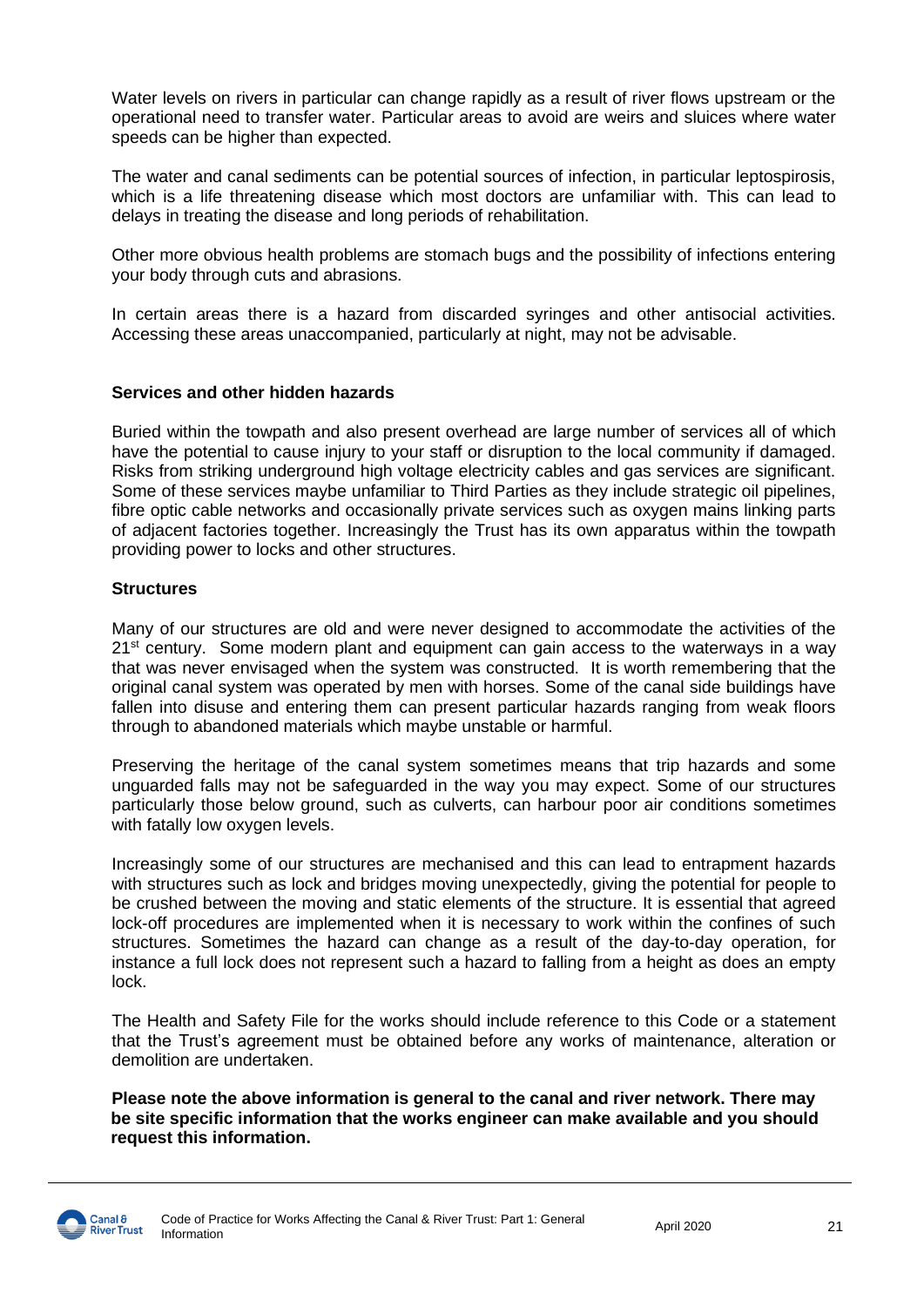### **8 FEES**

In general, the Trust will normally recover all reasonable costs associated with the works.

The Application Fee, to be paid upon notification of the works, is **£380 + VAT**. This covers the initial administration associated with each project. The application fee will be valid for up to 12 months, a new application will be required if no works are undertaken within this period.

The fee and any further costs can be paid by Credit / Debit Card by telephone or in person at any Trust office; by BACS transfer (please contact the Works Engineer for details) or by Cheques made payable to Canal & River Trust.

A receipt will be issued upon receipt of each payment.

The Trust will issue invoices throughout the life of the project at a frequency of not less than 1 month and not greater than 3 months.

In the event of late payment, the Trust may charge a rate of 8% above the Bank of England base rate on overdue amounts. The Trust also reserves the right to claim debt recovery costs.

At the discretion of the Works Engineer, projects of a domestic nature or where there is no commercial benefit, a reduced application fee of £150 + VAT may be applied.

Reasonable costs include time (measured in hours) dedicated to the application of this process. This will include the time of the Works Engineer and other staff of the Trust or Consultants as may be required.

| The current rates per hour for Trust staff are as follows (subject to annual increases); |  |  |  |
|------------------------------------------------------------------------------------------|--|--|--|
|                                                                                          |  |  |  |

| Grade                        | Rate (£/hr) |  |
|------------------------------|-------------|--|
| Administration / Operational | 60          |  |
| Supervisory                  | 75          |  |
| Technical                    | 90          |  |
| Professional / Management    | 120         |  |
| Senior Management/Principal  | 180         |  |

The Works Engineer is classed at professional / management unless otherwise indicated.

Consultants and Contractors procured by the Trust as part of the process will be re-charged to the third party.

The Third Party will be required to sign a cost undertaking to guarantee that the Trust will receive payment. The Works Engineer will not progress a project past the initial application unless the cost undertaking is in place

The Works Engineer will advise upon the amount to be included in the Cost Undertaking. This is usually £5,000. NB: The cost undertaking is for a sum exclusive of VAT

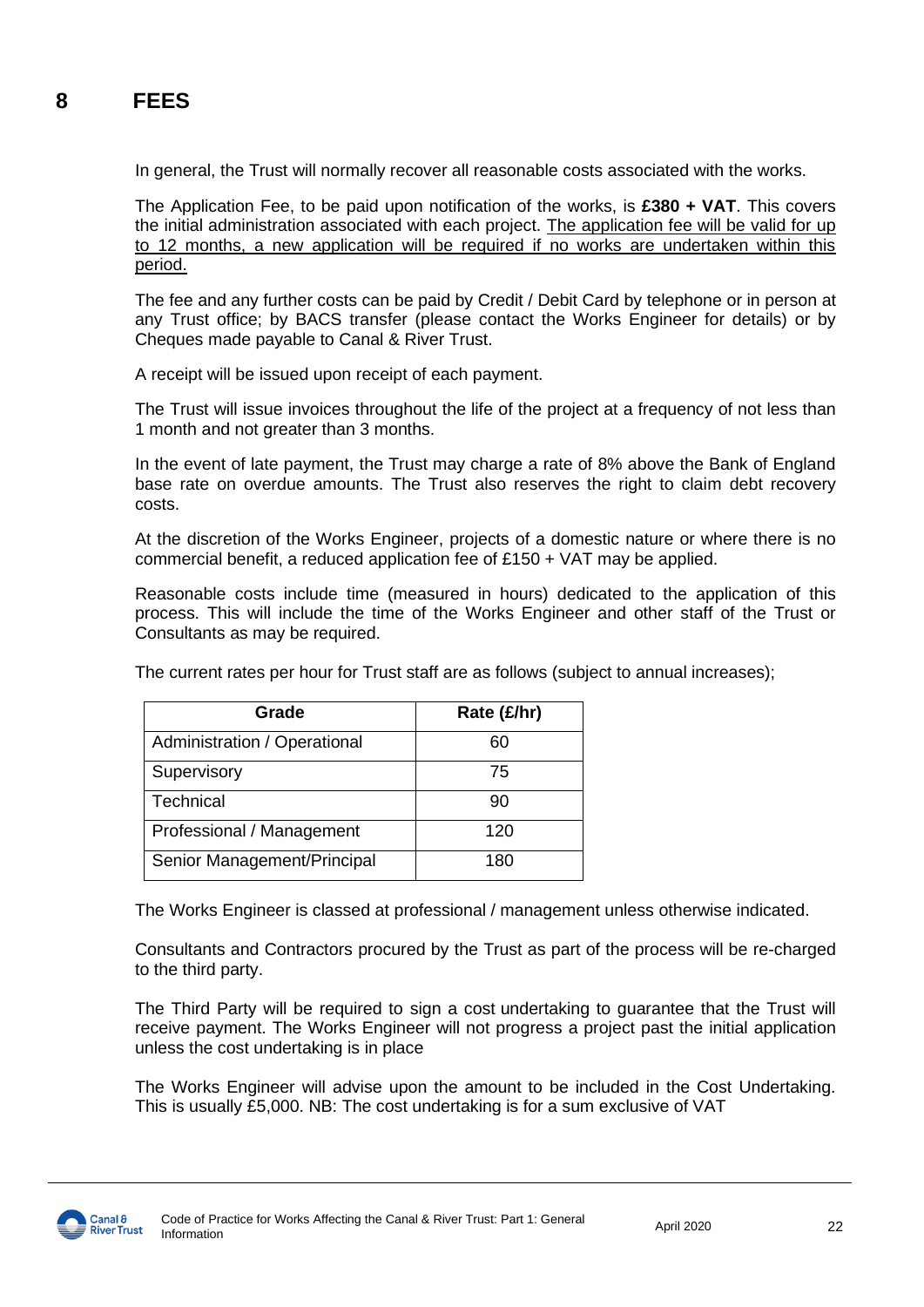Disbursements - subsistence and other out-of-pocket expenses will be recharged at cost. Car mileage will be at 56p per mile.

Costs incurred for projects which are cancelled by the third party will still be invoiced.

The Works Engineer will be happy to provide an outline quotation in advance of the works. This will clearly be subject to change as the project progresses as the required inputs from the Trust's staff are established. As a guide, the following charges are typical in addition to the application fee, and are quoted ex of VAT:

### **Notices**

For issuing / amending a restriction / advice / stoppage notice - £500

### **Stoppages**

The term "Stoppage" is used to define the period of time that a waterway is closed to allow works to be undertaken.

The Canal & River Trust (the Trust) customers are very tolerant and understanding with regard to stoppage works. Often these works create a huge disruption to their plans as practical diversion routes are not always available. For Boaters these diversion routes can often take weeks to navigate. It is therefore in all our interests to ensure that the duration of stoppages is reduced as much as possible.

Stoppage works during the summer season (1<sup>st</sup> March –  $31<sup>st</sup>$  October) will not be agreed by the Trust, save in exceptional circumstances. It is vital that the waterway network that is open and accessible to all users remains open and there is not a negative impact on the boating tourism industry.

### **Unauthorised Stoppage Overruns - Penalties**

The Trust will not normally permit stoppages to overrun beyond the agreed period. Should your project overrun without authorisation beyond the agreed period the Trust will impose a number of sanctions in order to ensure the waterway is reopened as soon as possible. In signing the Code of Practice, you are agreeing to pay the reasonable financial penalty imposed together with reasonable compensation to affected Trust customers and waterway business.

The sanctions include (but are not limited to):

- Penalty fees of £10,000 minimum for each day of the unauthorised stoppage overrun (these fees will be advised by your Works Engineer before your works commence on site)
- Reasonable compensation payment to identified Trust customers and waterway businesses who have suffered loss as a result of the additional stoppage
- The Trust requires the site to be returned free from any plant, equipment, debris used in the course of the works to which the stoppage applies
- Recovery of costs (including legal fees and interest) incurred by the Trust in clearance of machinery and/or debris left on the land following completion of the works

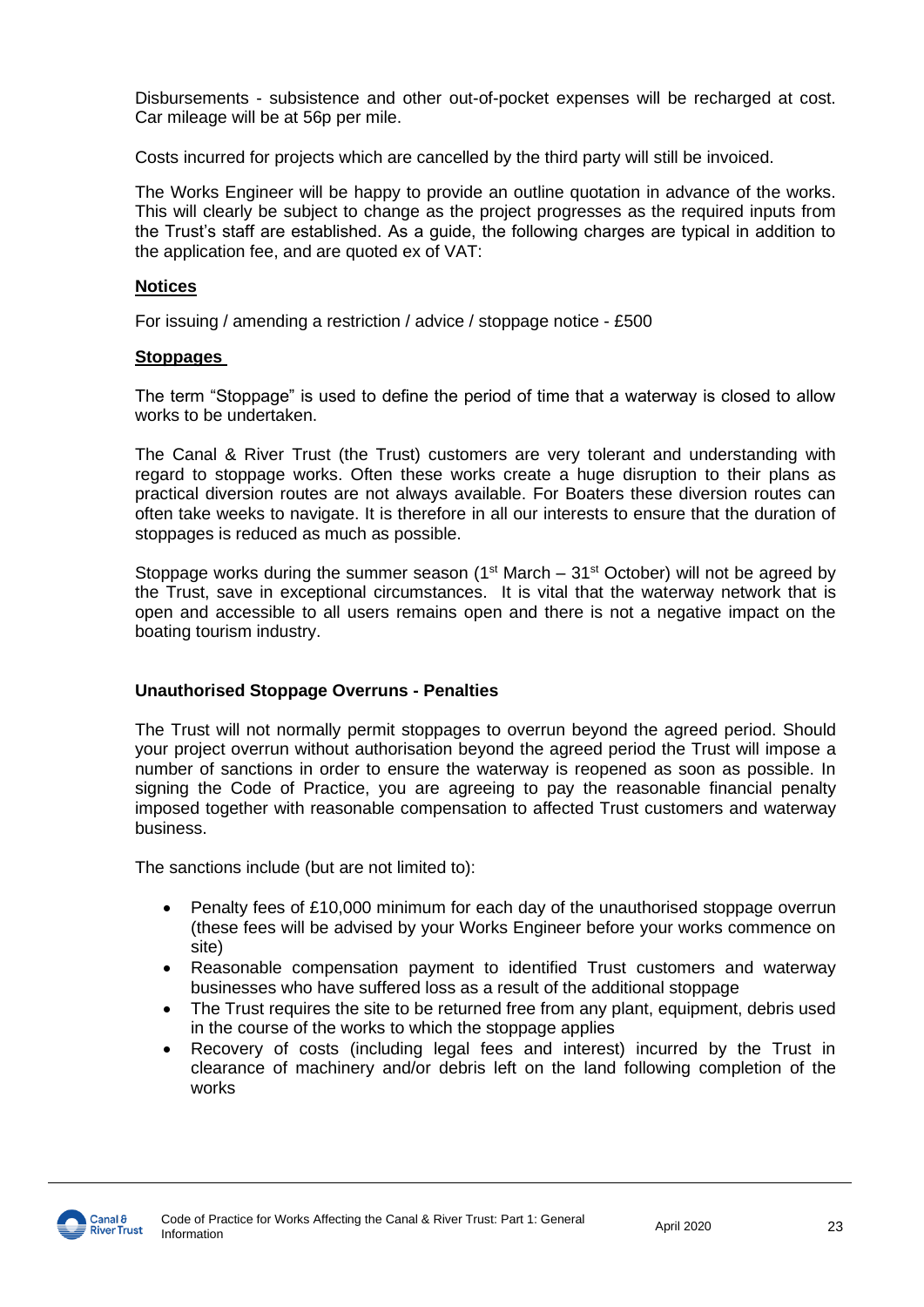### **Stoppage Overruns – Working together to prevent these**

Should your works require a stoppage the Trust will require your co-operation in working together with its own Works Engineer to ensure that the works are completed without overrunning on the booked stoppage. Typically this will include

- Commenting on your proposed programme of works with respect to the closure of the canal
- Requiring you to confirm that the programmed stoppage period has been validated via some form of Early Contractor Involvement
- Requesting weekly progress reports including confirmation that the stoppage period will not be exceeded
- Weekly site visits by our Works Engineer and / or Works Inspector to check on progress of the works

### **Winter Stoppages**

The Winter period is generally when the Trust undertakes works that require the canals to be restricted or closed, and it is during this period that we will consider requests from outside organisations for closures and/or restrictions.

For a navigation stoppage in "Winter" ( $1<sup>st</sup>$  November to  $29<sup>th</sup>$  February) a fixed weekly charge in the amount of £2,500 will be applied.

A stoppage application confirming the proposed works and canal closure dates must be received by the Trust no later than the 1<sup>st</sup> March for the upcoming Winter stoppage season (which will commence on the following  $1<sup>st</sup>$  November). The application will form part of the Trusts annual public consultation on proposed stoppages. A decision on a stoppage is unlikely to be made before August 2020.

A late booking fee of **£5000** will be applied for stoppages requested after 1 March, as such applications will require a bespoke review and approval process.

Once the stoppage is applied for, the fees for that stoppage become due immediately. Please note no refunds will be made in the event of any subsequent cancellation by the Applicant or reduction in stoppage time. If a stoppage is not approved by the Trust, stoppage fees will be refunded to the applicant.

### **Summer Stoppages**

The Summer season is when the canals are at their busiest. Requests for stoppages during this period will only be granted in exceptional circumstances. Any works will therefore need to be carefully planned to avoid the summer season.

Summer stoppage applications will be considered on a case by case basis. Permission and fees may vary depending on location.

Please note that for both Winter and Summer stoppages there may be additional costs for the actual implementation of a stoppage or restriction on site depending on the technical details. Please also note that compensation for freight carriers and other businesses may also be required – the Works Engineer will be able to offer guidance on this.

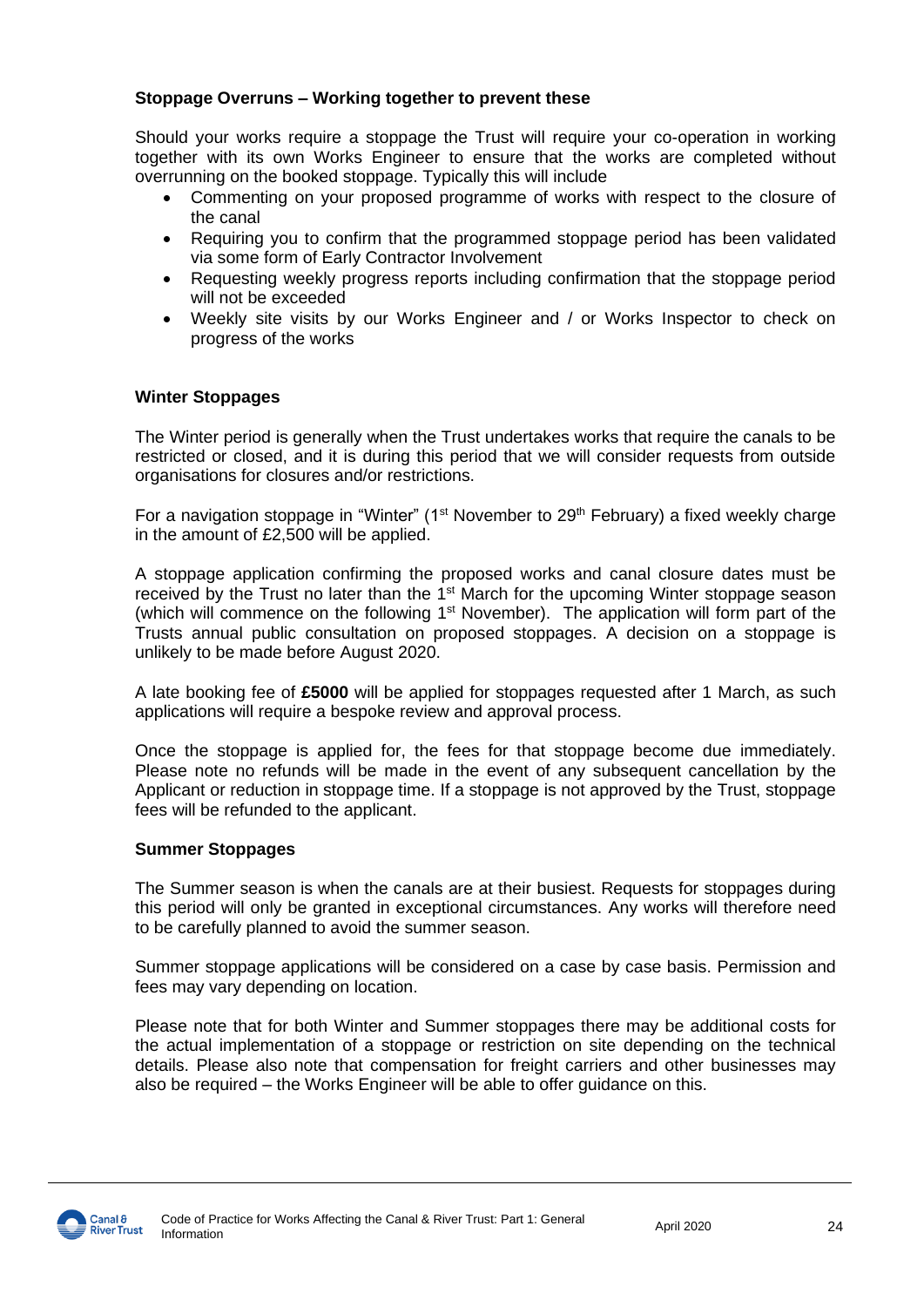#### **Use of Waterspace**

Works that require the use of the waterspace may be subject to charges depending on the details. The Works Engineer will be able to advise.

### **Towpaths**

For a towpath closure - £600 per week

#### **Miscellaneous**

Issuing a cessation of works notice - £500

Wharfage – this includes mooring operational craft, their lifting in and their lifting out – costs to be determined upon receipt of the details by the works engineer.

#### **Site Permit fees**

One month £150.00 One to 6 months £200.00 Greater than 6 months – by negotiation only

#### **Specific tasks**

Some typical costs are included below for specific tasks, you should note that these can vary dependent upon the complexity of your scheme and the amount of staff time required to consent your scheme:

Bridge or Structure Inspection

- From Towpath £450
- From Towpath (some of inspection team in the water) £1070
- By boat or rope or under bridge unit/working platform £1,370
- Plus pontoon charges at £10/sq. m/week
- By divers (with or without boat) £2,150

In addition to the above guide costs you will still be responsible for the initial sign on fee.

### **Scaffolding / Safety fencing / Heras fencing / Boarding**

A charge is made based on the duration, length and width of these items. The minimum charge is £5 / linear m / sq. m/ week. The maximum charge is £25 / linear m / sq. m/ week. Charges are not prorated for shorter durations. The actual charge for your scheme will be determined by the Works Engineer.

Large scaffolds requiring an extensive use of land will be managed through a licence (see Section 4).

**NB:** Any vessel or craft on the waterway for which the Third Party has obtained the permission of the Works Engineer for use in completing the works shall be licensed, used and moored in accordance with the Trusts Bye-Laws.

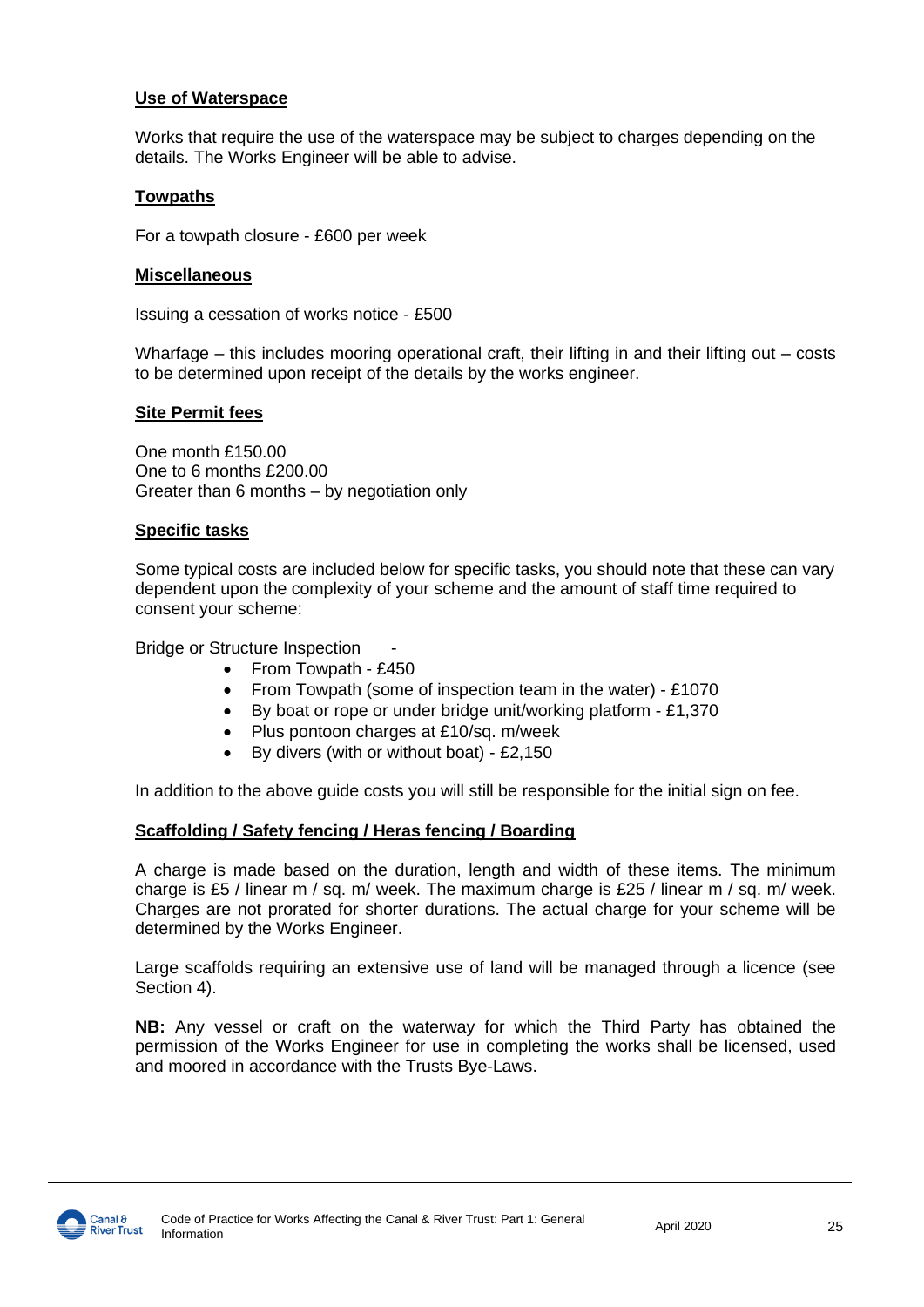### **Summary of Costs**

A summary table of our costs is presented below for information

| <b>Description</b>                                                                                           | <b>Rate/Value</b>                                                                                                                                                                              |                                             |  |  |
|--------------------------------------------------------------------------------------------------------------|------------------------------------------------------------------------------------------------------------------------------------------------------------------------------------------------|---------------------------------------------|--|--|
| <b>Application/Registration Fee</b><br>Applicable to all projects/schemes                                    | £380                                                                                                                                                                                           |                                             |  |  |
| <b>Staff Time</b><br>(Works Engineer is<br>Professional/Management)                                          | Grade<br>Administration / Operational<br>Supervisory<br>Technical<br>Professional / Management<br>Senior Management/Principal                                                                  | Rate (£/hr)<br>60<br>75<br>90<br>120<br>180 |  |  |
| <b>Site Access Permit</b>                                                                                    | Up to 4 weeks: £150<br>Up to 6 months: £200<br>Over 6 months: By negotiation/license only                                                                                                      |                                             |  |  |
| Notices:<br>Issuing or amending an<br>Advice/Restriction/stoppage notice<br><b>Cessation of Works Notice</b> | £500<br>£500                                                                                                                                                                                   |                                             |  |  |
| Winter Stoppages in line with<br>process<br>(Payable on application)                                         | £2,500 per week                                                                                                                                                                                |                                             |  |  |
| Unauthorised stoppage overrun<br>fee                                                                         | £10,000 per day                                                                                                                                                                                |                                             |  |  |
| <b>Towpath Closure</b>                                                                                       | £600 per week                                                                                                                                                                                  |                                             |  |  |
| Scaffolding (rates vary by<br>location/impact)                                                               | By negotiation                                                                                                                                                                                 |                                             |  |  |
| Temporary fencing along our<br>boundary e.g.: Herras, site<br>hoarding etc.                                  | £10 per linear metre per week                                                                                                                                                                  |                                             |  |  |
| Pontoon charges                                                                                              | £10 per square metre per week                                                                                                                                                                  |                                             |  |  |
| Wharfage                                                                                                     | £650 per week                                                                                                                                                                                  |                                             |  |  |
| Land Occupation (e.g. for site<br>compound)                                                                  | By negotiation.                                                                                                                                                                                |                                             |  |  |
| Inspection activities                                                                                        | From Towpath: £450<br>From Towpath (some of inspection team in the water): £1,070<br>By boat or rope or under bridge unit/working platform: £1,370<br>By divers (with or without boat): £2,150 |                                             |  |  |

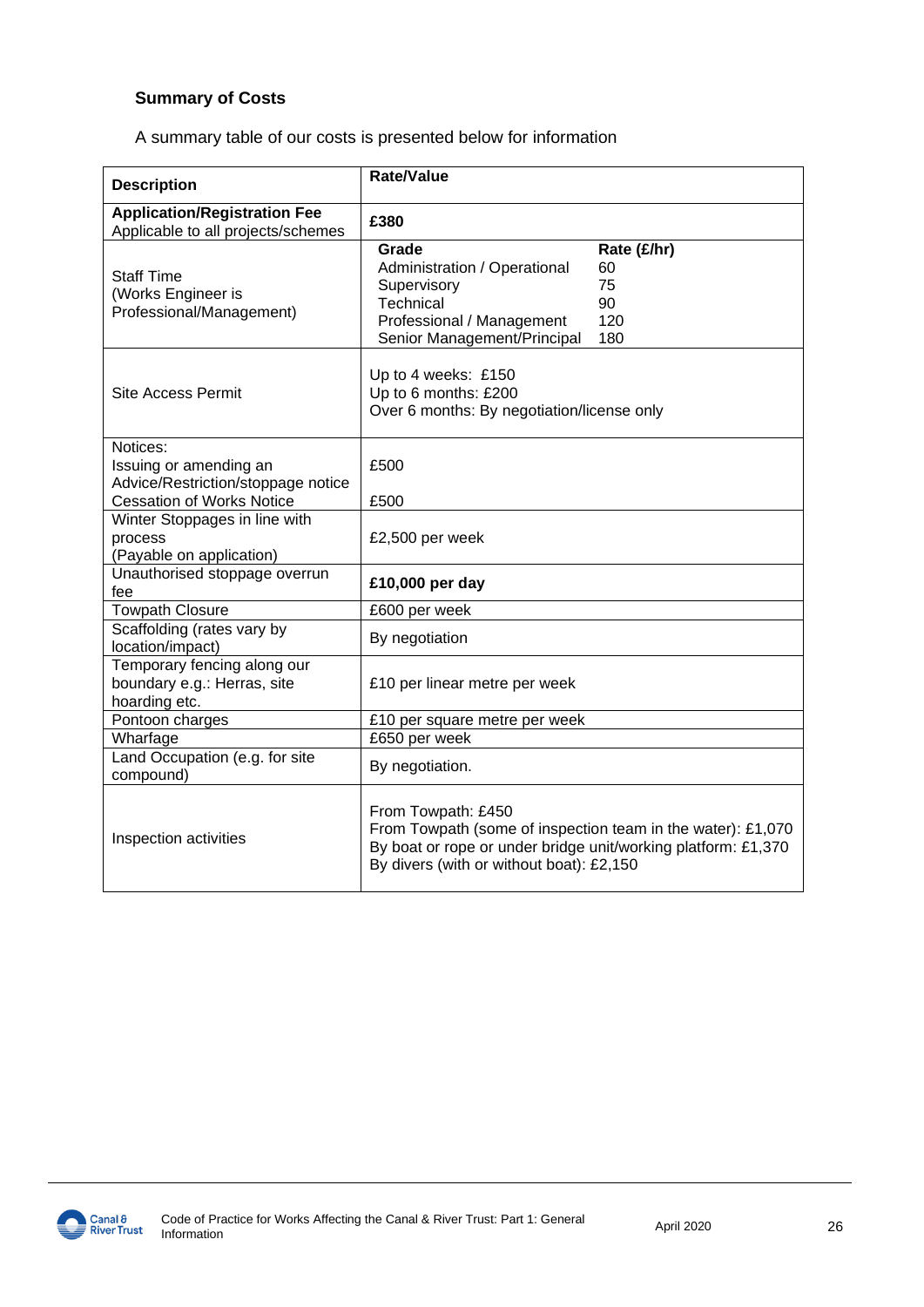## **B2 Code of Practice for Works Affecting the Canal & River Trust: Part 2 – Detailed Information**

Section 3.0 Water Discharge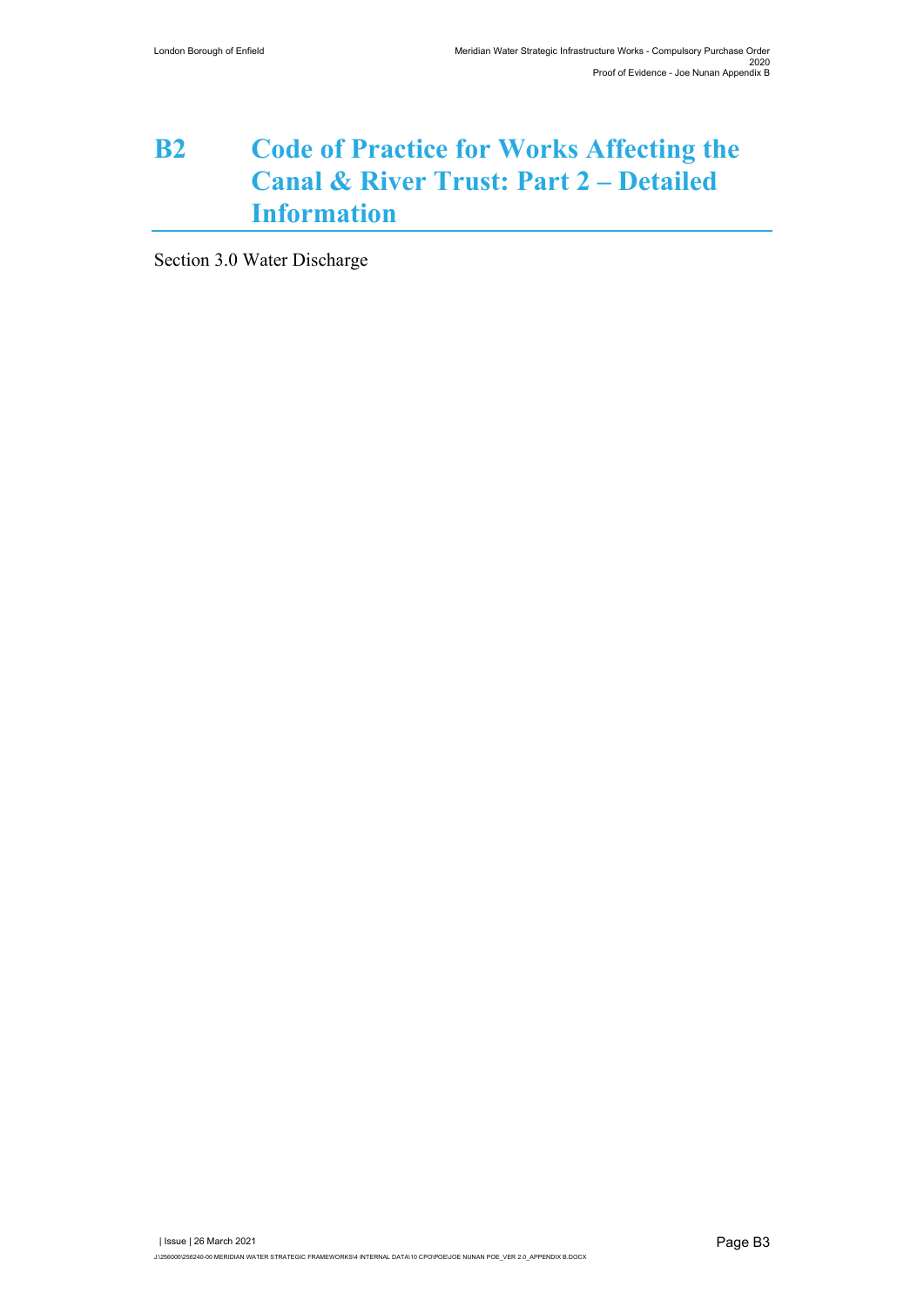### **3.0 WATER DISCHARGE**

This section is applicable to canals and navigable rivers where the Trust is riparian owner and those navigations identified in Statutory Instrument No 1195 *'The Inland Waterways of British Waterways Board Order 1965'* as amended. The requirements relating to navigation are applicable to other river navigations.

### **3.1 Introduction**

 The Trust is not a land drainage authority. Water levels in canals are maintained in dry spells using reservoirs, river abstractions, pumping from ground water sources and recirculatory pumping at locks ('back pumping'). Water levels are controlled in wet periods using overflow weirs and manually controlled sluices. Without these, the canal would overtop and may breach its banks, causing damage to property and possible loss of life. When the canals were constructed, they were usually a closed system, isolated from the effects of storms. Therefore storm water discharges do not assist in dry periods and can cause severe difficulties in wet conditions. Where a new (or modified) discharge is proposed, it will be reviewed to determine if the benefits to the Trust outweigh the risks of acceptance and approval by Water Management and Environment Teams, the Waterway and the Utilities Team will be required. In the majority of situations, there is no obligation on the Trust to accept discharges.

### **3.2 Feasibility, Design, Operation & Maintenance – Flood Risk considerations**

 The only discharge which will normally be considered is uncontaminated surface water in small quantities at suitable locations. The Canal and River Trust undertakes a staged process to review the impact of all new or modified discharges to its network, in addition to any considerations that are made by the Environment Agency and/or the Local Planning Authority via the normal planning process.

If the applicant, as part of their site drainage plan, wish to discharge surface water into an inland waterway owned or managed by the Trust then an application should be submitted to the Trust who will provide details of the application review process and associated fees. In order to deliver a successful outcome for all parties it is vital that the Trust is consulted as early in the process as possible, potentially even before the land is purchased.

 The Trust supports the principles of Sustainable Drainage Systems (SUDS) which should be followed. Guidance is given in the CIRIA publication C523 'Sustainable Urban Drainage Systems – Best Practice Manual' – This refers to the CIRIA Sustainable Urban Drainage Design Manuals C522 for England and Wales. The Flood & Water Management Act 2010 introduces changes to the legislation relating to SUDS, and subsequent editions of this document will reflect those changes, once enacted/commenced.

 The details of on-site flow attenuation measures (such as SUDS) giving details of design, information about storage or drainage of water in excess of attenuation should be provided as well as any details of maintenance and adoption agreements for SUDS. If the SUDS are not maintained in the long term, then they will fail to provide the design attenuation and the Trust will be exposed to the full un-attenuated additional flood risk. Any SUDS such as underground storage, ponds, soakaways, flow restrictors etc. must have a suitable maintenance regime in place to ensure their effective operation over the life expectancy of the development.

 In addition to the above information, the details of the proposed connection with the canal should be provided together with an estimate of the peak velocity of the discharge orthogonal to boat movement.

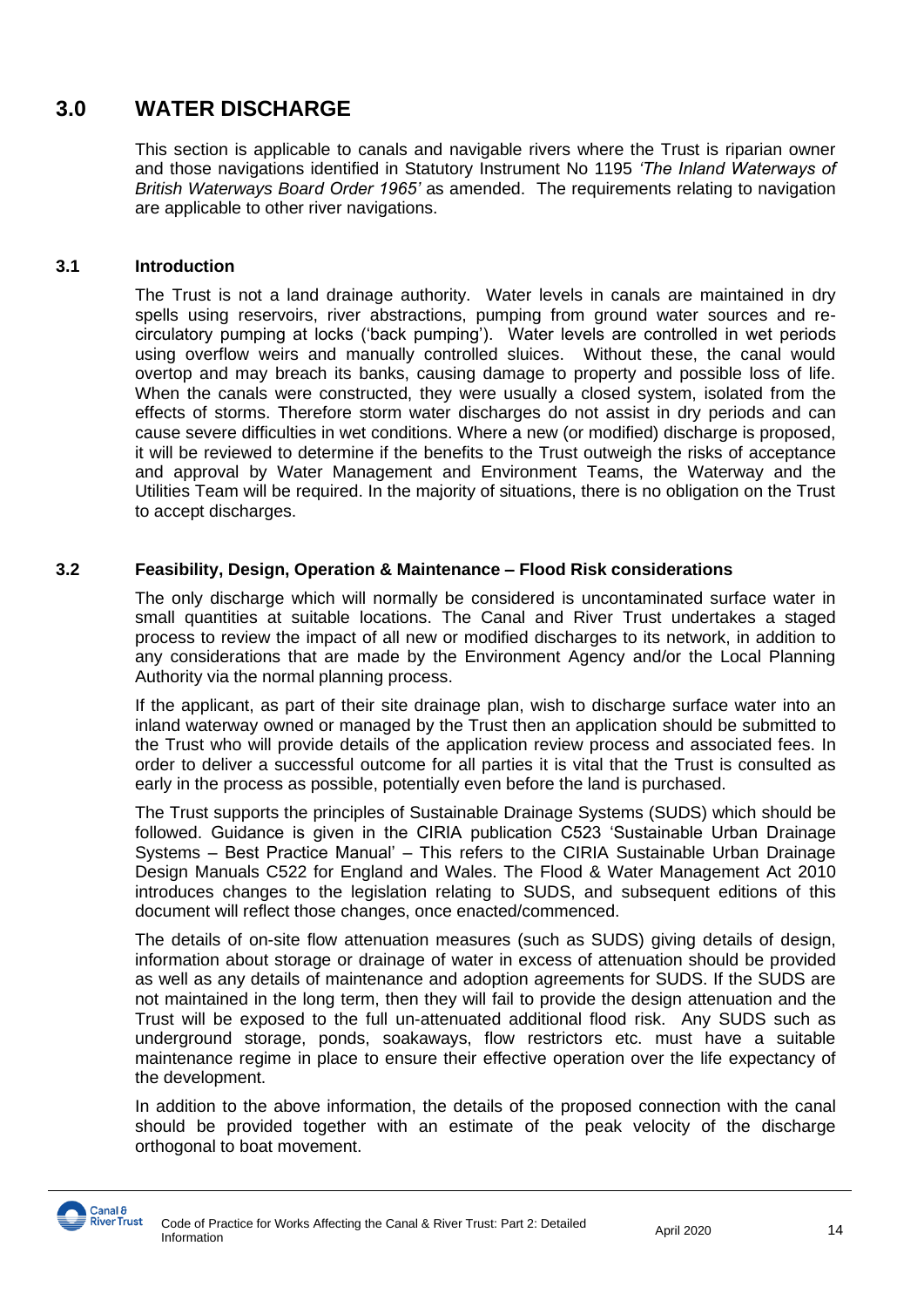Discharges are not usually permissible directly above and below locks, adjacent to moving bridges and at mooring sites. Navigational difficulties would ensue as a result of the transverse flows. In order to minimise navigational difficulties associated with transverse flows of water the discharge energy must be minimised in the discharge structure design or by storage. Discharge velocity generally must not exceed 0.3 m/s measured at 90° to the direction of the navigable channel.

 Discharges into the Waterway may require consent from the Environment Agency (EA). The Promoter will be responsible for obtaining any necessary consent and providing proof to the Works Engineer that this has been done. It must not be presumed that EA consent confers the Trust consent.

 New developments must be designed in accordance with the National Planning Policy Framework (NPPF), along with its associated Technical Guidance and Practice Guide. In addition the planning practice guidance 'Flood risk and coastal change' 2014 in England or "Technical Advice Note (TAN) 15" for Wales still applies. These documents set out how flood risk is to be managed during the design and planning process.

 If mitigation measures are required, it must be agreed at an early stage whether the new or modified structures are to be procured by the Trust or the Promoter and which party will own and maintain them in the long term. It is usual that the structures are designed and built by the Promoter to an acceptable design and that the Trust assumes long term responsibility for the water control structures only, on its own land, on acceptance of an agreed commuted sum.

 Discharges are not usually permissible in short canal pounds between locks. Difficulties could result from the capacity of by-wash weirs, surcharging the pounds and dewatering for the maintenance of locks.

### **3.3 Feasibility, Design, Operation & Maintenance – Pollution/Water Quality**

 The Trust will not generally accept sewage or trade effluent. Only in exceptional circumstances where there is adequate treatment, evidence of a treatment plant maintenance schedule and adequate dilution will applications be considered.

 For **surface water drainage** applications, Form 6 will need to be completed. There is an expectation that pollution control measures such as traps, gullies, oil separators, silt traps, swales or detention ponds will be required where appropriate. All pollution control measures should conform to the relevant Environment Agency publications and Pollution Prevention Guidance (PPG) notes. It is unlikely that these will be permitted to be built on land owned by the Trust. Normal practice would be to construct them on the Promoters land with adequate access provided to allow them to be regularly maintained.

 The Promoter must supply their long-term maintenance plan, with emergency contact numbers for all oil separators, silt traps, swales and other pollution control devices for approval by the Trust. Suitable isolating systems such as valves must be included at the design stage, to allow maintenance and provide protection to the receiving waterway from pollution incidents.

 During operation, it may be necessary to require that water samples are taken at intervals and analysed. It may be necessary for the Trust or its agents to inspect from time to time the area drained to the Waterway to ensure that the pollution risks remain acceptable. Alternatively, it may be acceptable for the inspection to be carried out by the discharger using a standard self-assessment procedure.

 Calculations and plans will be required for the drainage network. The plans should define the pipe runs and illustrate the uses to which the drained areas are to be put and any other factors that may affect the quality of the surface run-off.